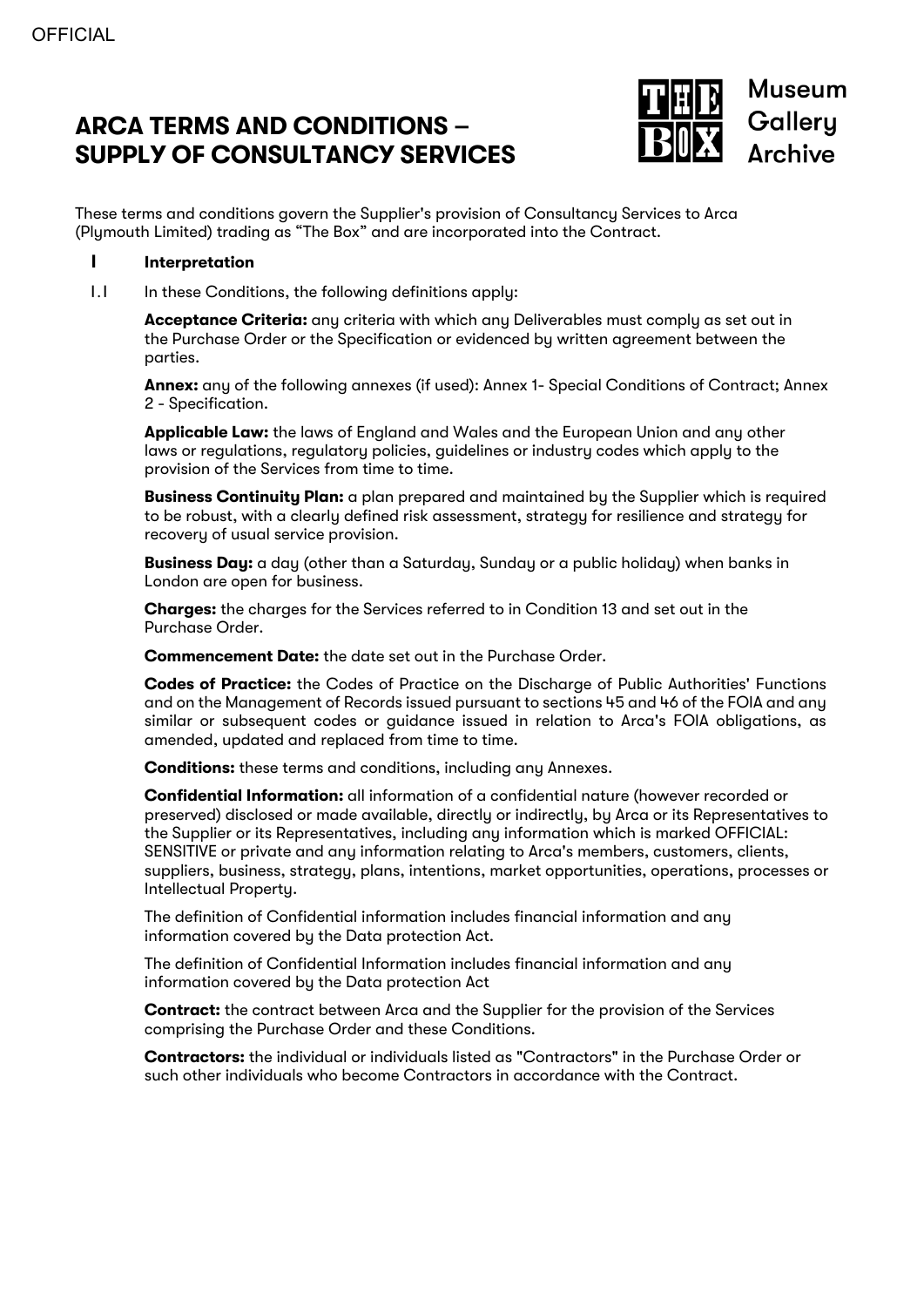**Arca:** Arca whose office is at Ballard House, Plymouth, PL1 3BJ

**Arca Materials:** shall have the meaning given in Condition 4.1.4.

**Arca Representative:** any individual named as such in the Purchase Order or such person or persons as notified to the Supplier by Arca in writing from time to time.

**Data Protection Law:** the Data Protection Act 2018, all related and subordinate legislation including GDPR and any guidance or codes of practice issued by the Information Commissioner.

**Deliverables:** all products of the Services (whether tangible or not), including Documents and data (and drafts of either) and the media on which they are recorded.

**Delivery Location:** the address specified by Arca in the Purchase Order where the Services are to be performed. Where no address is specified, the Services shall be performed at Arca, Ballard House, West Hoe Road, Plymouth, PL1 3BJ

**Document:** includes any document in hard or electronic copy.

**Employment Status:** the employment status of any Contractor as determined by a relevant Court or Employment Tribunal in accordance with statute and/or as otherwise determined under common law, whether that status determines employment by the Supplier or Arca or neither.

**EIR:** the Environmental Information Regulations 2004 together with any guidance and/or codes of practice issues by the Information Commissioner or relevant government department in relation to such regulations.

**Expiry Date:** the date set out in the Purchase Order.

**FOIA:** the Freedom of Information Act 2000 and any subordinate legislation made under the Act from time to time, together with any guidance and/or codes of practice issued by the Information Commissioner or relevant government department in relation to such legislation.

**Information:** has the meaning given under section 84 of FOIA.

**Intellectual Property Rights:** all intellectual property rights, whether registered or unregistered and including all applications for and renewals or extensions of such rights, and all similar or equivalent rights or forms of protection in any part of the world including all patents, rights to inventions, utility models, copyright and related rights, trade marks, service marks, trade, business and domain names, rights in trade dress or get-up, rights in goodwill or to sue for passing off, unfair competition rights, rights in designs, rights in computer software, database rights, topography rights, rights in confidential information (including know-how and trade secrets).

**Public Body:** any part of the government of the United Kingdom including but not limited to the Northern Ireland Assembly and Executive Committee, the Scottish Executive and the National Assembly for Wales, local authorities, government ministers and government departments and government agencies.

**Purchase Order:** the written order from Arca for Services incorporating or attached to these Conditions.

**Premises:** any premises owned, leased to, controlled or occupied by Arca or its Representatives which are made available for use by the Supplier or its Representatives for the delivery or performance of the Services.

**Pre Engagement Checks:** the checks which are required by law before Contractors can be engaged to provide Services to Arca and such other checks reasonably required by Arca from time to time, whether or not such other checks are necessary to comply with a legal obligation.

**Representatives:** employees, officers, agents, advisors, sub-contractors, suppliers or other representatives and in the case of the Supplier, Contractors.

**Request for Information:** a request for Information or an apparent request under the Code of Practice on Access to Government Information, FOIA or EIR.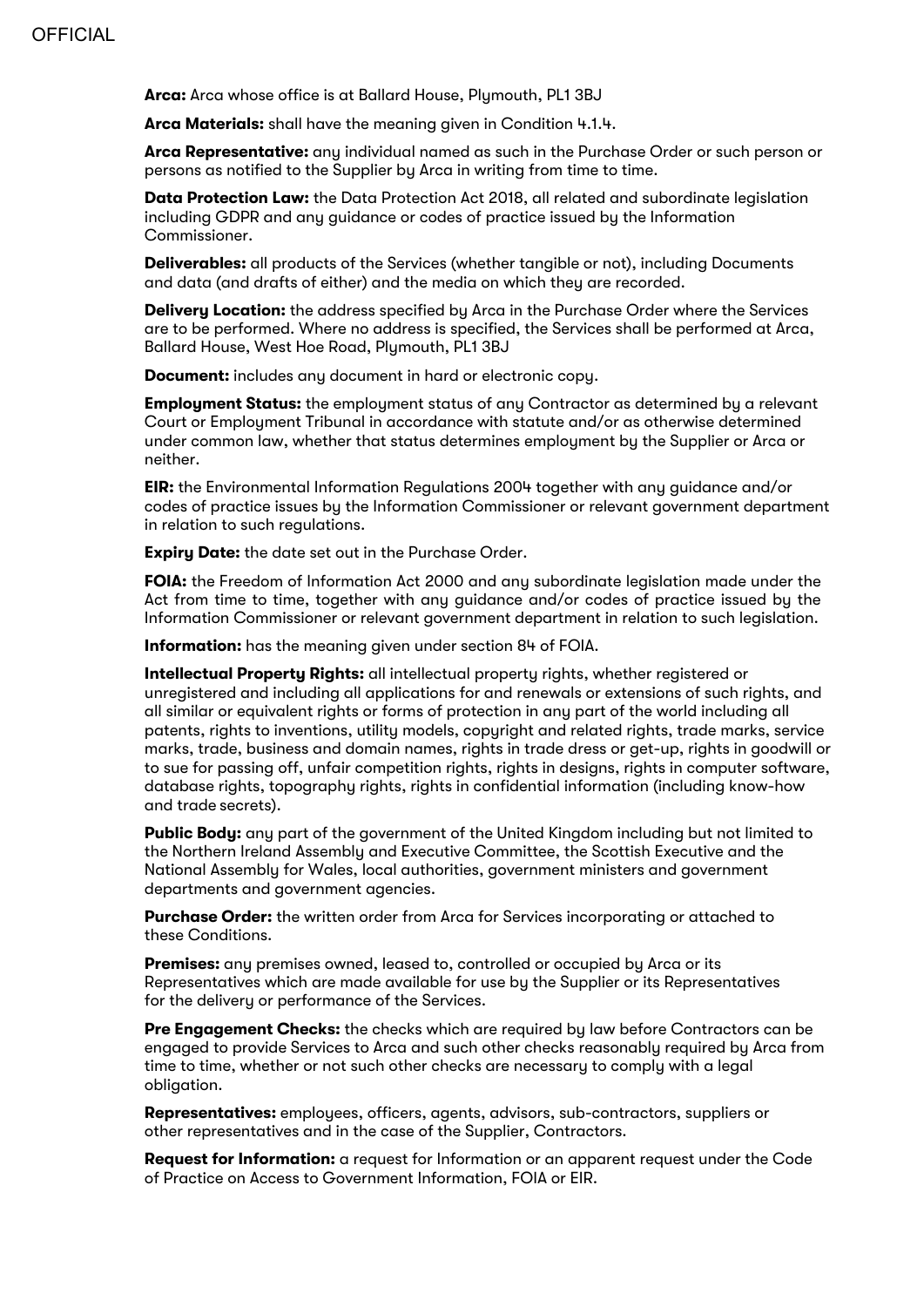**Services:** the services provided or to be provided by the Supplier under the Contract as set out in the Purchase Order and/or Specification.

**Specification:** any description of the Services (including any Deliverables) set out in Annex 2.

**Supplier:** the person, firm or company to whom the Purchase Order is addressed and who is supplying Contractors to carry out the Services in accordance with the Conditions.

**Transfer Regulations:** Transfer of Undertakings (Protection of Employment) Regulations 2006 as amended and any successor legislation.

**Variation:** shall have the meaning given in Condition 5.1.

- 1.2 In these Conditions, the following rules of interpretation apply:
	- 1.2.1 a person includes a natural person, corporate or unincorporated body (whether or not having separate legal personality);
	- 1.2.2 a reference to a partu includes its successors or permitted assigns;
	- 1.2.3 a reference to a statute or statutory provision is a reference to such statute or statutoru provision as amended or re-enacted:
	- 1.2.4 any phrase introduced by the terms **including**, **include**, **in particular** or any similar expression shall be construed as illustrative and shall not limit the sense of the words preceding those terms; and
	- 1.2.5 a reference to **writing** or **written** includes faxes and e-mails
- 1.3 In the event of any inconsistency or conflict between any Purchase Order and these Conditions, these Conditions shall prevail.
- 1.4 In the event of any inconsistency or conflict between any Annex and these Conditions, the Annex shall prevail.

# **2 Formation of Contract**

- 2.1 The Contract shall take effect on the Commencement Date and shall continue in full force and effect until the Expiry Date unless terminated earlier in accordance with the Conditions of the Contract.
- 2.2 These Conditions apply to the supply of Services to the exclusion of any other terms that the Supplier may seek to impose or incorporate (including any standard trading terms of the Supplier), or which are implied by trade, custom, practice or course of dealing.

# **3 Supplier's warranties**

- 3.1 The Supplier shall provide or procure that Contractors provide the Services specified in the Purchaser Order and/or the Specification in accordance with these Conditions.
- 3.2 The Supplier warrants that:
	- 3.2.1 any dates set out in the Purchase Order or Specification for the delivery of the Deliverables or the performance of the Services shall be met or (where no dates are so specified) then the Supplier shall procure that the Services shall be performed and any delivery any Deliverables shall be made within a reasonable time;
	- 3.2.2 the design, construction and quality of Deliverables and the method and quality of performance of the Services will comply in all respects with all relevant requirements of any law, statute, statutory rule or order, or other instrument of law which may be in force at the time when the same are provided;
	- 3.2.3 it and the Contractors have and will maintain all the licences, permissions, authorisations, consents and permits that it needs to carry out its obligations under the Contract;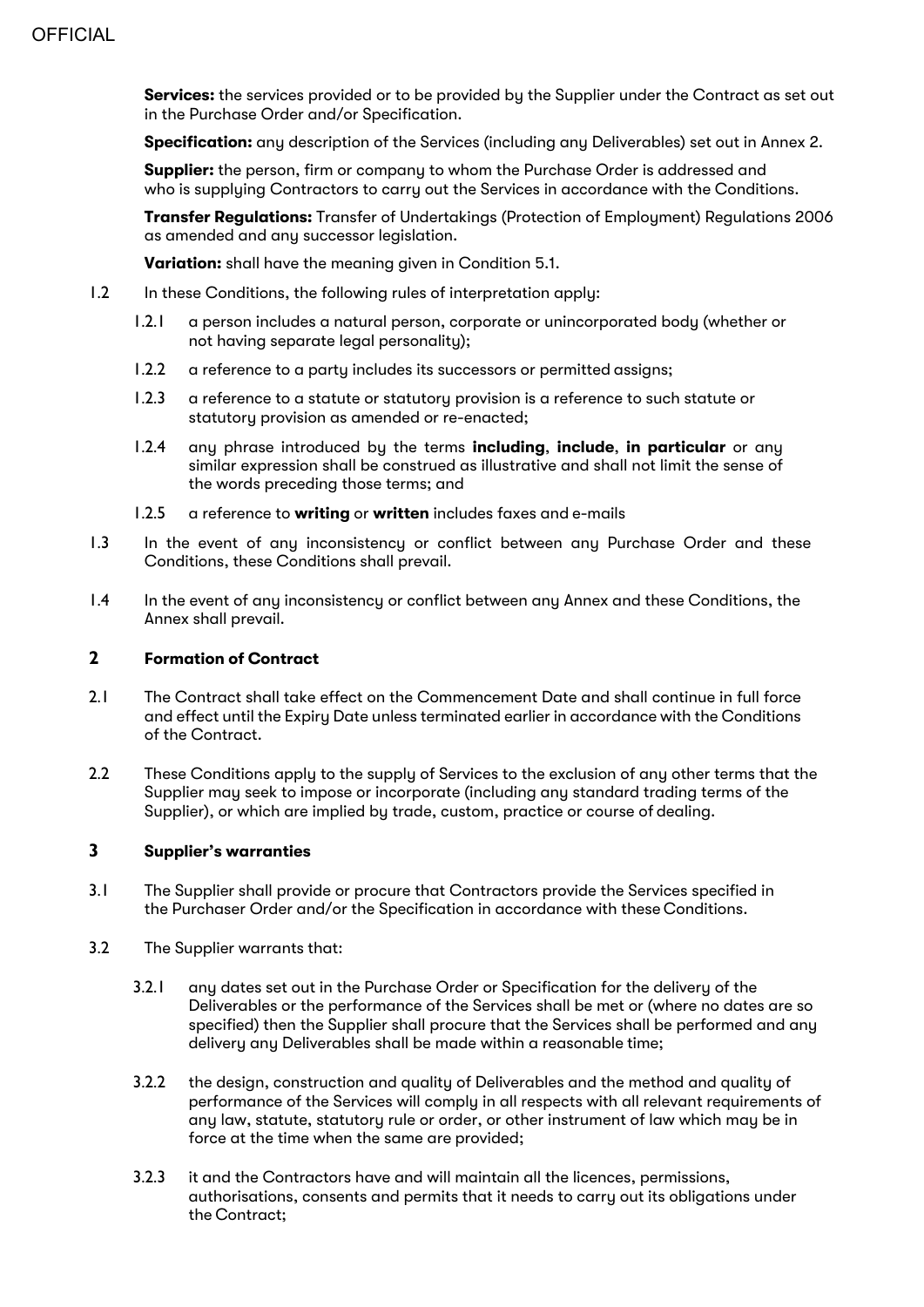- 3.2.4 it will not do or omit to do anything and shall procure that Contractors will not do or omit to do anything which may cause Arca to lose any licence, consent or permission upon which it relies for the purposes of conducting its business or affairs;
- 3.2.5 its Contractors will behave in a polite and courteous manner at all times when on the Premises;
- 3.2.6 the Services will conform as to their quantity, quality and description set out in the Purchase Order or Specification, including with all Acceptance Criteria but for the avoidance of doubt the obligations under this clause 3.2.6 shall not impose a "fitness for purpose" obligation;
- 3.2.7 the Services will meet any standard or performance levels set out in the Purchase Order or Specification or which can reasonably be expected for Services of the type in question, but for the avoidance of doubt the obligations under this clause 3.2.7 shall not impose a "fitness for purpose" obligation;
- 3.2.8 the Services will conform to any literature or description supplied by the Supplier to Arca prior to the issue of the Purchase Order;
- 3.2.9 the Services will be performed with all reasonable care, skill and diligence and in accordance with best practice in the Supplier's industry, profession or trade;
- 3.2.10 the best quality goods, tools, materials, standards and techniques will be used in the performance of the Services;
- 3.2.11 its Representatives will comply with all of Arca's policies and procedures, signs, notices and other instructions either displayed at the Premises or notified to the Supplier (or its Representatives) from time to time and relating to the use of the Premises or any part of them or any equipment or facilities at the Premises;
- 3.2.12 it will comply with the International Financial Reporting Standard [for Small and Medium- sized Entities (SMEs)] and any other International Financial Reporting Standard that it is required to comply with by Applicable Law; and

#### **4 Supplier's general undertakings**

- 4.1 The Supplier undertakes to:
	- 4.1.1 provide at no cost or risk to Arca all equipment, tools, materials, machines and vehicles and such other items as are required to provide the Services;
	- 4.1.2 co-operate with, and procure that Contractors cooperate with Arca and any third party nominated by Arca in all matters relating to the Contract;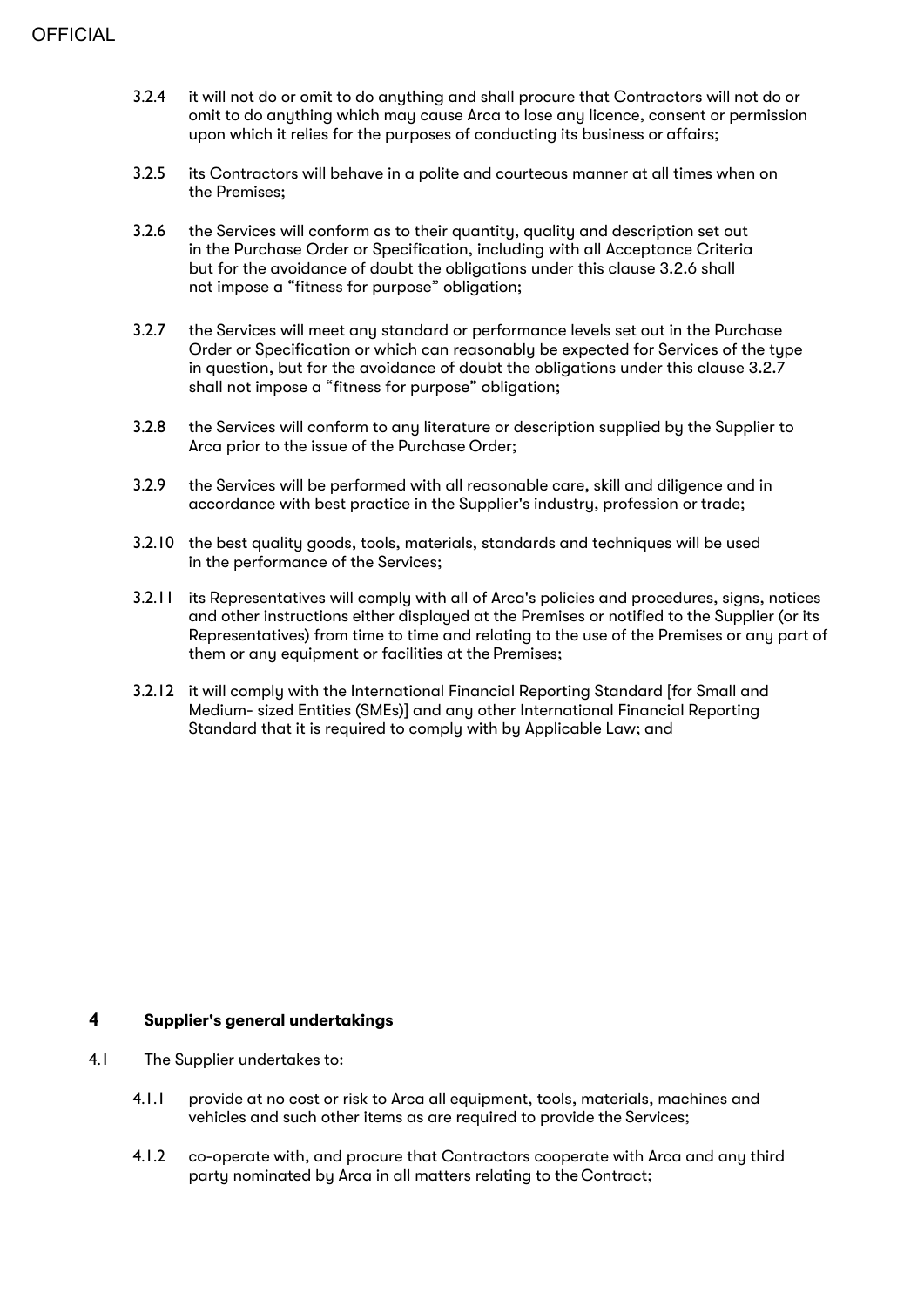- 4.1.3 comply with, and procure that Contractors comply with all reasonable instructions of Arca;
- 4.1.4 hold all materials, equipment and tools, drawings, specifications and data supplied by Arca to the Supplier or to Contractors (Arca Materials) in safe custody at the Supplier's risk, maintain Arca Materials in good condition until returned to Arca, and not dispose of or use Arca Materials other than in accordance with Arca's written instructions or authorisation;
- 4.1.5 procure that Contractors promptly remove from the Premises any rubbish generated and any equipment, tools, materials, machines and vehicles and any other items used in connection with the Services and leave the Premises in a clean and tidy condition, failing which Arca may dispose of them and make good the Premises at the expense of the Supplier;
- 4.1.6 use all reasonable endeavours to transfer to Arca the benefit of any warranty or guarantee given by the manufacturer of any goods contained in the Deliverables of which the Supplier is not the manufacturer; and
- 4.1.7 notify Arca as soon as practicable of any health and safety or other hazards at the Premises of which it becomes aware.

# **5 Variation of the Services**

- 5.1 Arca reserves the right on giving written notice to the Supplier from time to time to require changes to the Services (including by way of the removal of Services, the addition of new Services, or increasing or decreasing the Services or specifying the order in which the Services are to be performed or the locations where the Services are to be provided) for any reason whatsoever. Such a change is hereinafter called "a Variation".
- 5.2 In the event of a Variation the Charges may also be varied. Such variation in the Charges shall be calculated by Arca and agreed in writing with the Supplier and shall be such amount as properly and fairly reflects the nature and extent of the Variation in all the circumstances.
- 5.3 The Supplier shall provide such information as may be reasonably required to enable such varied price to be calculated.

#### **6 Testing and acceptance of Deliverables**

- 6.1 All Deliverables must meet any relevant Acceptance Criteria.
- 6.2 Arca may test Deliverables at any time during the period of 15 Business Days following notification by the Supplier or Contractor of completion of the Services (or relevant part of the Services) and production at the Premises of the Deliverables.
- 6.3 If any Deliverables fail to meet their Acceptance Criteria Arca will notify the Supplier accordingly specifying the non-conformity.
- 6.4 Where Deliverables fail to meet the Acceptance Criteria Arca will request the Supplier procure that the non-compliance is remedied at the Supplier's own expense within 15 Business Days of Arca's notification under Condition 6.3, following which Arca shall have a further 15 [fifteen]Business Days in which to re-test the Deliverables for conformity with the Acceptance Criteria.
- 6.5 If any Deliverables fail to meet the Acceptance Criteria on re-testing under Condition 6.4, Arca may reject them and exercise its rights under Condition 10.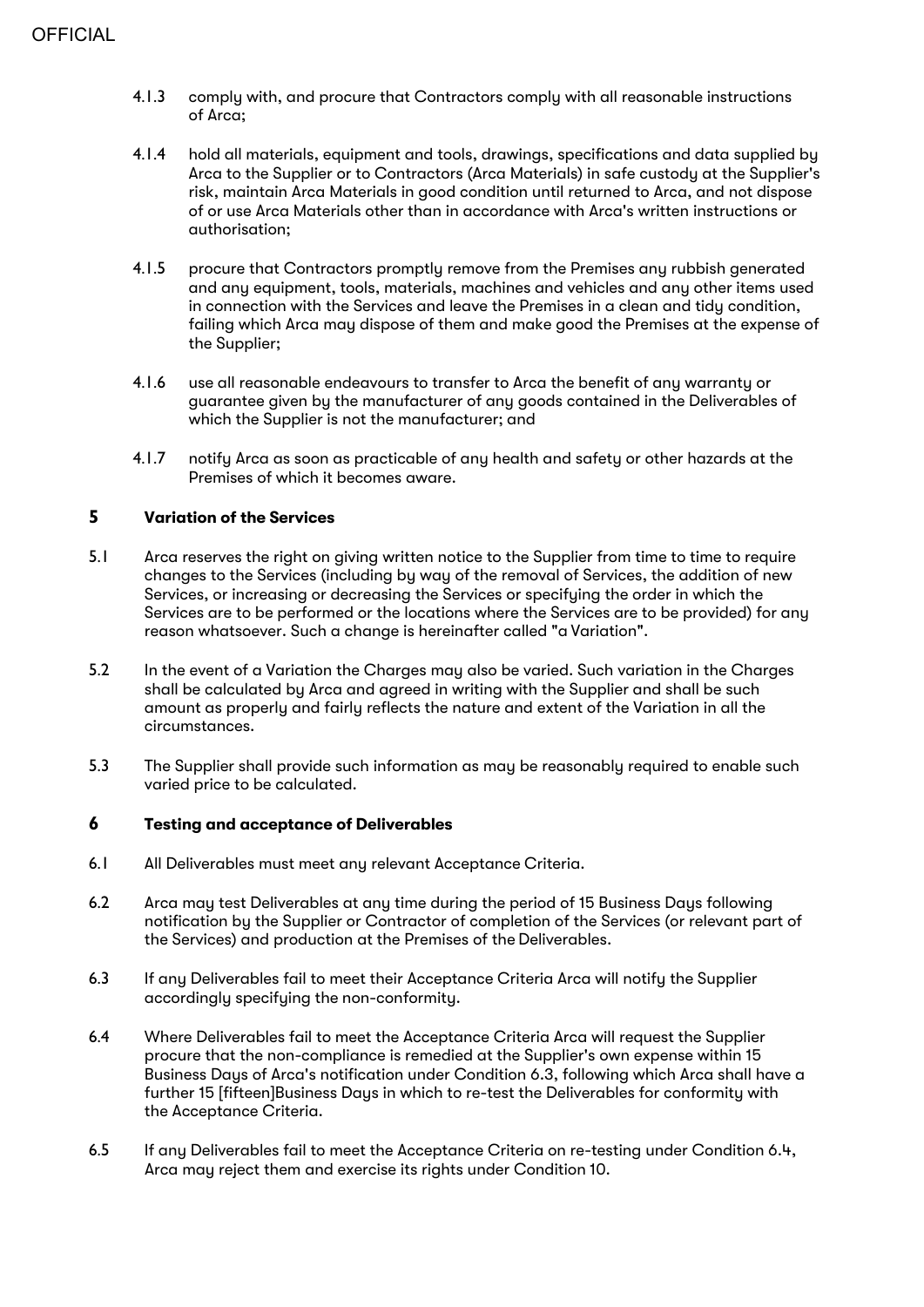# **7 Risk and title**

- 7.1 Risk in Deliverables shall pass to Arca on acceptance under Condition 6.
- 7.2 Title to Deliverables shall pass to Arca on payment of Charges.

# **8 Contractors**

- 8.1 The Supplier warrants that:
	- 8.1.1 the Supplier shall use Contractors who are suitably skilled and experienced to perform the Services, and in sufficient numbers to ensure that the Supplier's obligations are fulfilled in accordance with the Contract;
	- 8.1.2 Contractors shall not be released from providing the Services without the agreement of Arca, except by reason of long-term sickness, termination of employment or other extenuating circumstances. Arca shall not unreasonably withhold its agreement under this Condition 8.1.2, but such agreement shall be conditional on:
		- (a) appropriate arrangements being made by the Supplier to minimise any adverse impact on the Services which could be caused by a change in Contractors; and
		- (b) the Supplier ensuring that such replacement Contractors are of at least equal status or of equivalent experience and skills to the Contractors being replaced and be suitable for the responsibilities of that person in relation to the Services;
	- 8.1.3 Contractors have a right to provide the Services in the United Kingdom under its immigration laws and the Supplier shall inform Arca promptly should this not be the case at any point during the term of the Contract;
	- 8.1.4 Contractors will provide the Services with all due skill, care and diligence;
	- 8.1.5 (if appropriate) it shall comply with all provisions of the Conduct of Employment Agencies and Employment Businesses Regulations 2003;
	- 8.1.6 it will not do anything to render any Contractors employees of Arca;
	- 8.1.7 it will not directly or indirectly induce or seek to induce any employee of Arca to leave the employment of Arca nor solicit or seek to solicit the employment by the Supplier of any such employee of Arca or any other Representatives engaged to provide services to Arca;
	- 8.1.8 it will at its own expense carry out the Pre Engagement checks.
- 8.2 The Supplier shall bear exclusive responsibility for the discharge of all tax, national insurance, PAYE, VAT and the discharge of all corporation tax and VAT liability arising out of the engagement of Contractors to provide the Services.
- 8.3 Arca reserves the right to refuse to admit to the Premises and to require the Supplier to replace with another suitably qualified person any Representative of the Supplier whose admission would in the reasonable opinion of Arca be undesirable.
- 8.4 If reasonably so requested by Arca and subject to compliance by both parties with Data Protection Law, the Supplier shall promptly provide a list of the names and addresses of all persons who may at any time require admission to the Premises in connection with the performance of the Services, specifying the role in which each such person is concerned with the Supplier and giving such other particulars as Arca may require.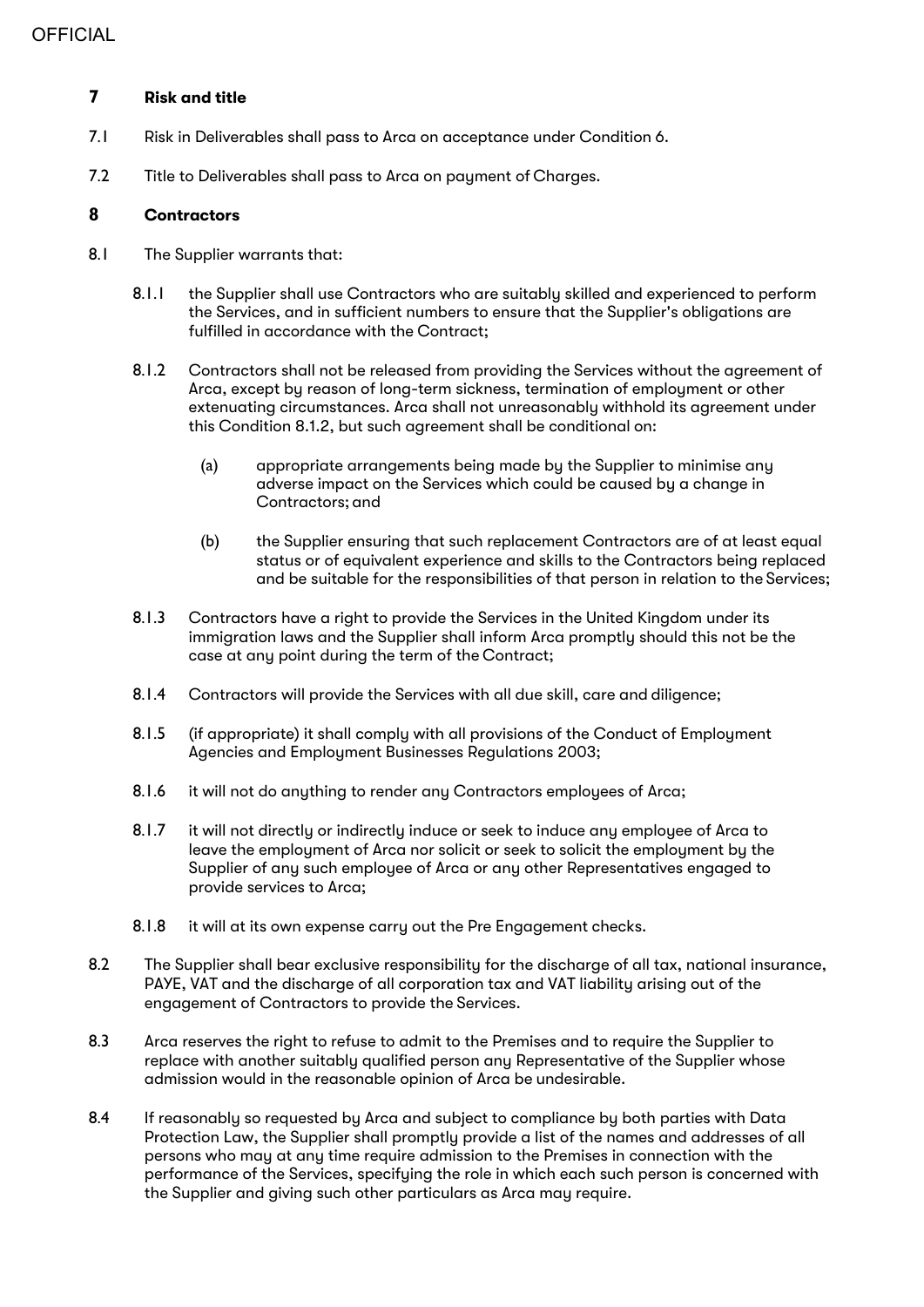# **9 Contractors: Employment status and indemnities**

- 9.1 The parties agree and acknowledge that:
	- 9.1.1 Contractors will not and are not intended to be employed by Arca;
	- 9.1.2 Contractors may be employed by the Supplier or self-employed;
	- 9.1.3 Contractors may attempt to claim Employment Status against either Arca or the Supplier; and
	- 9.1.4 Contractor status can only be determined by a competent Court or Employment Tribunal.
- 9.2 In addition to and without prejudice to any other indemnities set out in the Contract, the Supplier undertakes to indemnify, and to keep indemnified, Arca against all losses or liabilities (including without limitation, any direct or indirect consequential losses, loss of profit and loss of reputation, damages, claims, demands, proceedings, costs, expenses, penalties, legal and other professional fees and costs) in respect of all of the following:
	- 9.2.1 any claim brought by a Contractor which is dependent on Employment Status and where that Employment Status stems from a determination or finding that the Contractor is an employee, whether of Arca or the Supplier and, for the avoidance of doubt, includes claims of unfair dismissal or any other claim which is dependent upon Employment Status;
	- 9.2.2 any employment related claim by a Contractor for breach of contract or any other claim whatsoever arising at common law, including for sex, race or disability discrimination or discrimination on the grounds of sexual orientation, religion or belief, age, equal pay, part- time worker status or fixed-term employee status, any claim under the Employment Rights Act 1996 or any claim in tort or otherwise which may be suffered or incurred by Arca except and to the extent that the claim is caused by wilful or negligent acts or omissions of Arca, its employees or officers;
	- 9.2.3 any claim arising out of worker status including but not limited to claims brought under the Working Time Regulations 1998 and the National Minimum Wage Act1998;
	- 9.2.4 any claim arising out of the termination of an engagement of a Contractor following receipt by Arca of an unsatisfactory CRB Check;
	- 9.2.5 any claim in respect of any breach of the Conduct of Employment Agencies and Employment Businesses Regulations 2003;
	- 9.2.6 any failure by the Supplier to make the appropriate deductions in respect of PAYE, National Insurance and Social Security contributions, VAT or any other cost or demand; and
	- 9.2.7 any breach of the Contract or of any common law or statutory duty which results in a claim against Arca for discrimination arising out of any act or omission of any Contractor, except and to the extent that the claim is caused by wilful or negligent acts or omissions of Arca, its employees or officers,
- 9.3 Any indemnity claimed under Condition 9.2 shall include:
	- 9.3.1 an amount in respect of all costs and expenses incurred by Arca in relation to the bringing and/or defending the claim (including a reasonable amount in respect of management time); and
	- 9.3.2 any amount necessary to ensure that, after any taxation of the payment, Arca is left with the same amount it would have had if the payment was not subject totaxation.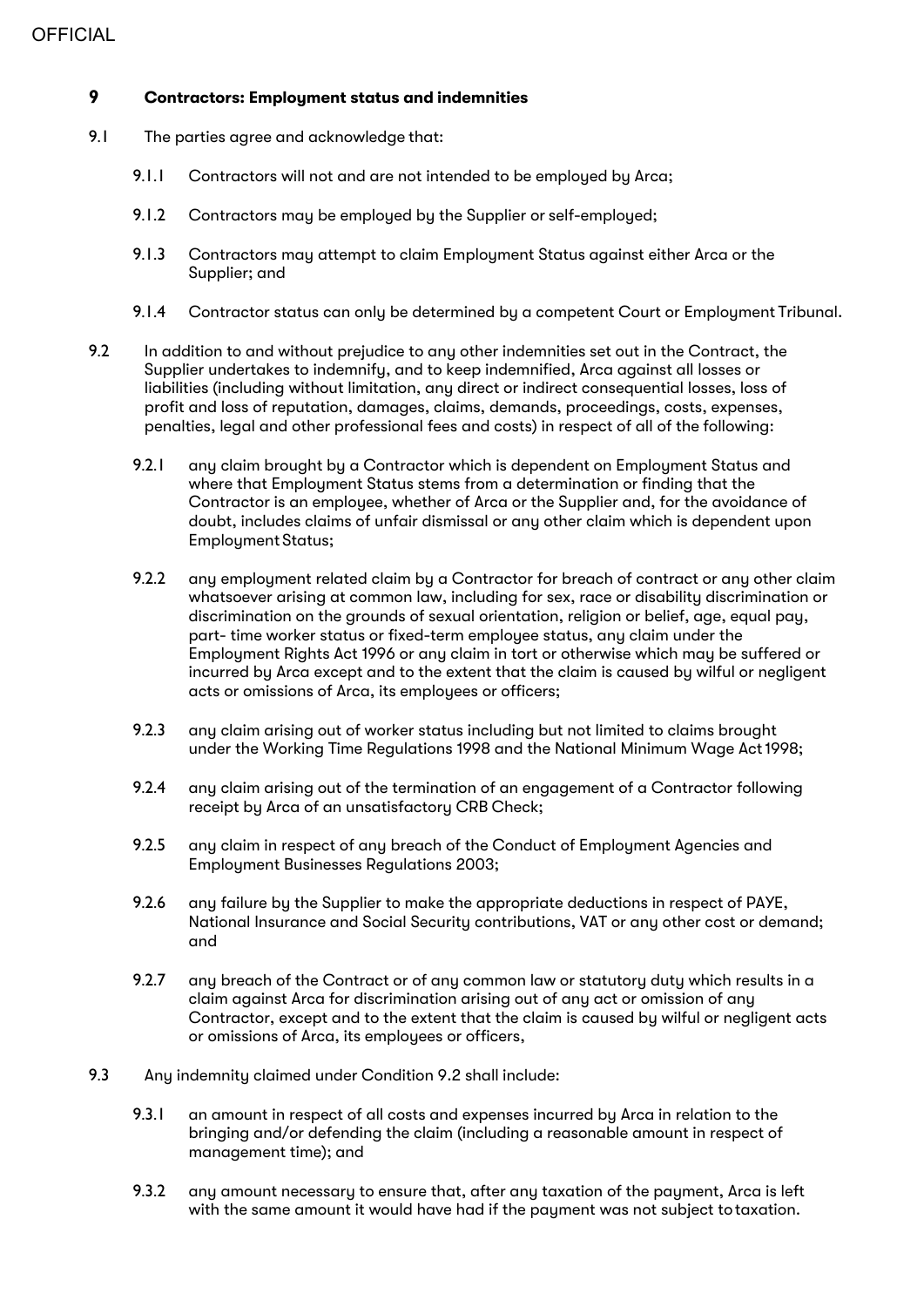- 9.4 Arca will be responsible for monitoring Contractors' performance of the Services but shall have no further responsibility for their management and control.
- 9.5 The Supplier will be responsible for the overall management and control of Contractors, including managing any issues with regards to standard of work or behaviour which are not in compliance with the Conditions or with any of Arca's policies and procedures notified to the Contractor.
- 9.6 To the extent that the Transfer Regulations apply, the parties will comply with their respective obligations imposed by the Transfer Regulations and each shall indemnify the other from and against all losses, costs, claims, demands, actions, fines, penalties awards, liabilities and expenses (including legal expenses on an indemnity basis) the it may suffer in connection with or as a result of any claim, action or demand by any person or their representative arising out of any breach of its obligations under the Transfer Regulations.

#### **10 Arca's remedies**

- 10.1 If:
	- 10.1.1 the Supplier fails to perform the Services by the date required under these Conditions;or
	- 10.1.2 the Supplier fails to comply with its warranties set out in Condition 3 or Condition 8.1; or
	- 10.1.3 Condition 6.5 applies

Arca may exercise any of the rights set out in Condition 10.2

- 10.2 The rights referred to in Condition 10.1 are:
	- 10.2.1 to refuse to accept any subsequent performance of the Services which the Supplier attempts to make;
	- 10.2.2 to refuse to accept any delivery of Deliverables which the Supplier attempts to make;
	- 10.2.3 to reject any Deliverables (in whole or in part) whether or not title has passed and to return them to the Supplier at the Supplier's own risk and expense;
	- 10.2.4 to recover from the Supplier any costs incurred by Arca in having a third party provide substitute or Services or in performing the Services itself;
	- 10.2.5 where Arca has paid in advance for Services that have not been performed by the Supplier, to have such sums refunded by the Supplier immediately;
	- 10.2.6 to claim damages for any additional costs, loss or expenses incurred by Arca which are attributable to the Supplier's failures set out in Condition 10.1;
	- 10.2.7 to terminate the Contract with immediate effect by giving written notice to theSupplier.
- 10.3 The rights set out in Condition 10.2 are cumulative and the exercise by Arca of any one of them shall not preclude it from exercising any other.
- 10.4 Arca's rights under this Condition 10 are in addition to its rights and remedies implied by statute and at common law.

# **11 Arca's obligations**

11.1 Arca will provide to the Supplier and Contractors: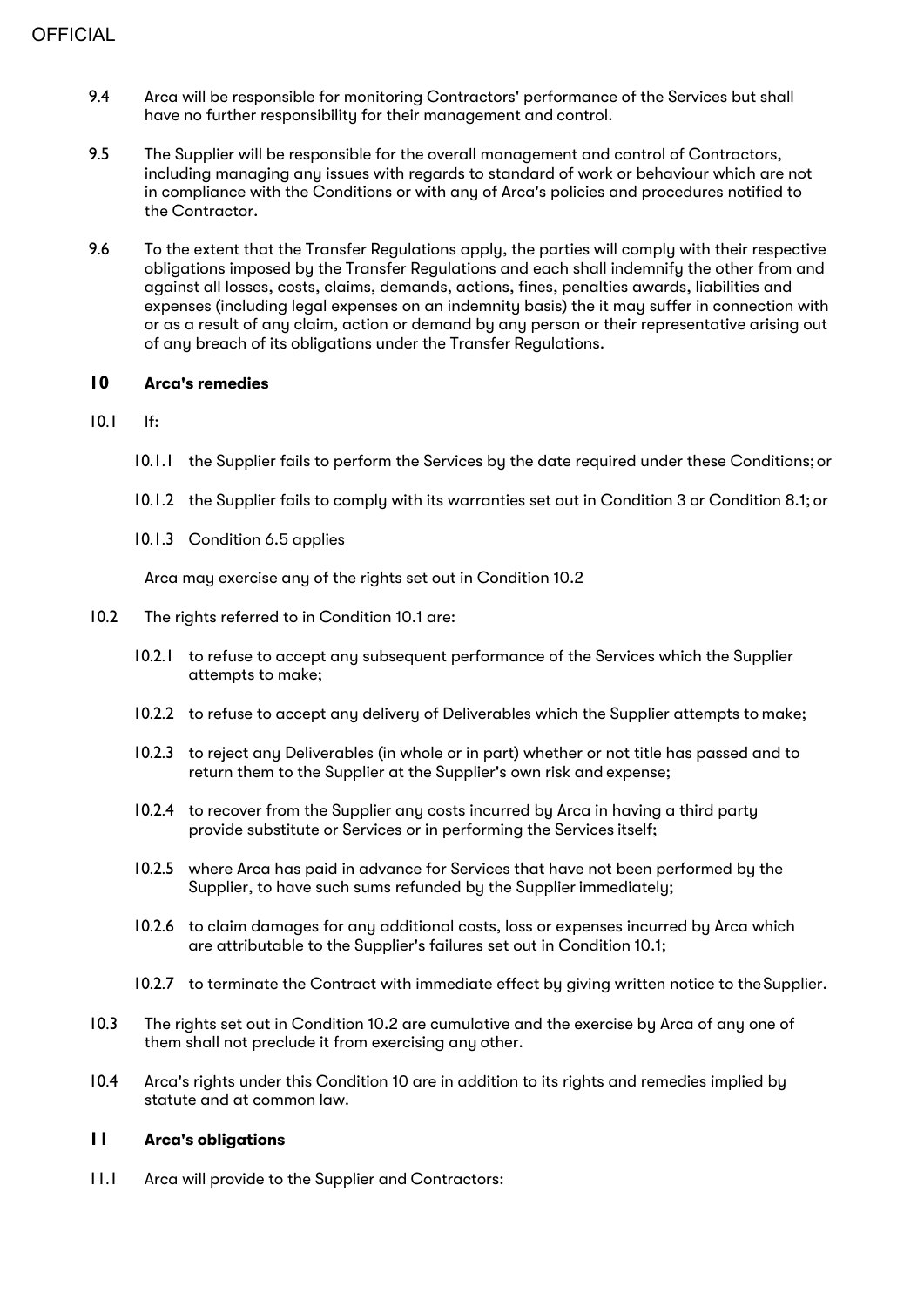- 11.1.1 reasonable access to the Premises at reasonable times during Business Days for the purpose of providing the Services or delivering the Deliverables;
- 11.1.2 where appropriate, reasonable access to facilities on the Premises; and
- 11.1.3 such information as the Supplier or Contractors may reasonably request in connection with the provision of the Services provided that Arca (acting reasonably) considers such information necessary for the purpose of providing the Services.

# **12 Liability**

- 12.1 In this Condition 12, a reference to Arca's liability for something is a reference to any liability whatsoever which Arca might have for it, its consequences, and any direct, indirect or consequential loss, damage, costs or expenses resulting from it or its consequences, whether the liability arises under the Contract, in tort or otherwise, and even if it results from Arca's negligence or from negligence for which Arca would otherwise be liable.
- 12.2 Arca is not in breach of the Contract, and does not have any liability for anything, to the extent that its apparent breach or liability is attributable to the Supplier's breach of the Contract.
- 12.3 Subject to Condition 12.5 Arca shall not have any liability for:
	- 12.3.1 any indirect or consequential loss or damage:
	- 12.3.2 any loss of business, rent, profit or anticipated savings whether direct or indirect unless it has expressly assumed such liability;
	- 12.3.3 any damage to goodwill or reputation;
	- 12.3.4 loss, theft, damage or destruction to any equipment, tools, machinery, vehicles or other equipment brought onto the Premises by the Supplier or its Representatives; or
	- 12.3.5 any loss, damage, costs or expenses suffered or incurred by any third party.
- 12.4 Subject to Condition 12.5, Arca's total liability shall be limited to the Charges it has paid or is due to pay to the Supplier under the Contract.
- 12.5 Nothing in these Conditions restricts Arca's liability for:
	- 12.5.1 death or personal injury resulting from negligence for which it is responsible; or
	- 12.5.2 its fraud (including fraudulent misrepresentation).

#### **13 Charges and payment**

- 13.1 The Charges for the Services and the date or dates on which they are payable are set out in the Purchase Order or any Annex; and
	- 13.1.1 (in the case of Deliverables) shall be inclusive of any costs of packaging, insurance and carriage;
	- 13.1.2 (in the case of Services) shall include all costs and expenses of the Supplier and its Representatives directly or indirectly incurred in connection with their performance; and
	- 13.1.3 unless otherwise specified shall be inclusive of any amounts in respect of valued added tax chargeable from time to time (VAT).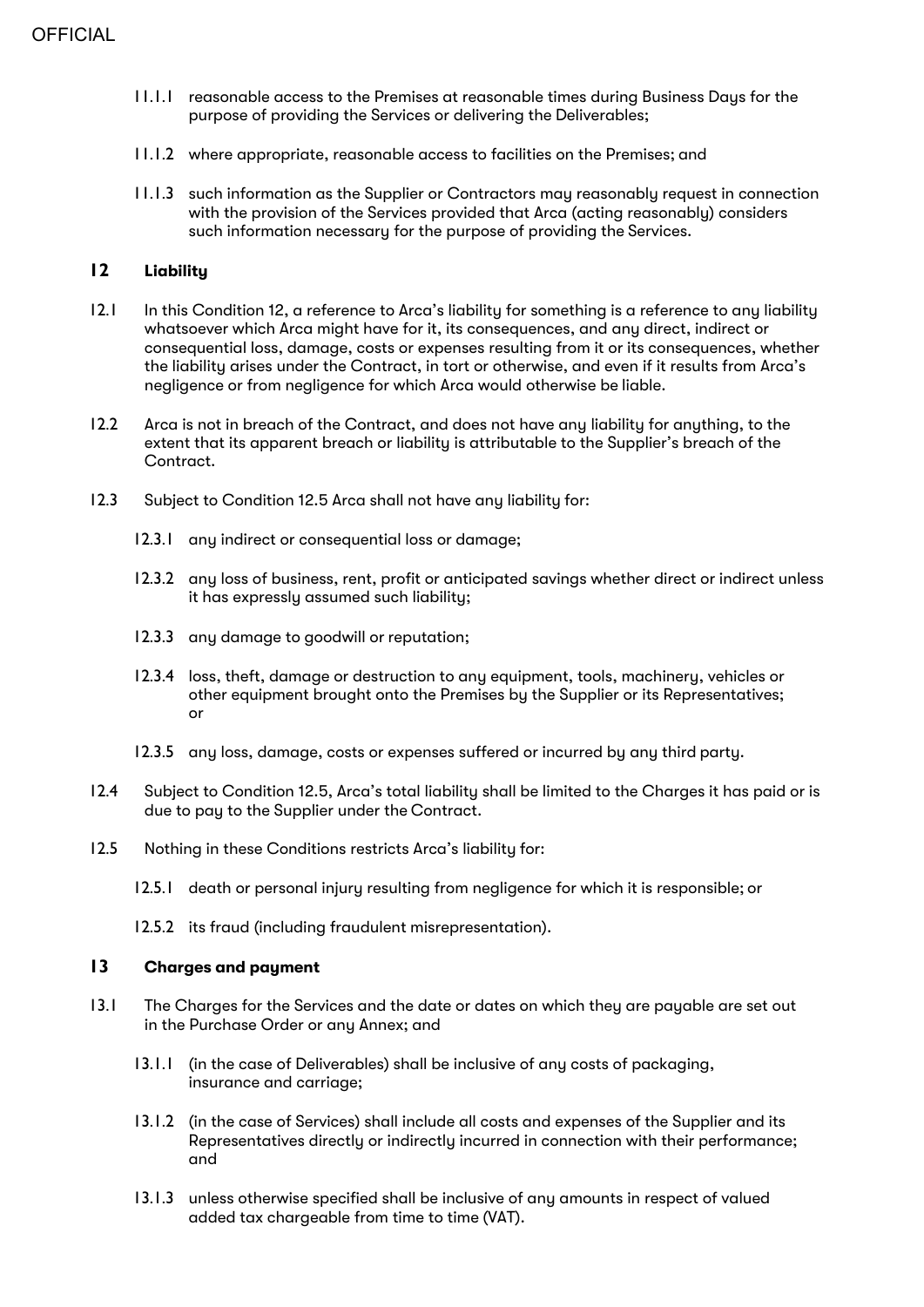- 13.2 Unless otherwise provided in the Purchase Order, the Supplier may invoice the Charges at any time on or after whichever is the later of acceptance of the Deliverables or completion of the Services.
- 13.3 Invoices must include the Purchase Order number and sufficient supporting information to enable Arca to identify the Deliverables and Services for which payment is claimed.
- 13.4 Where any taxable supply for VAT purposes is made under the Contract by the Supplier to Arca, the Supplier shall provide a valid VAT invoice.
- 13.5 Where Charges for the Services are based on the cost of time and materials at rates set out in the Purchase Order, the Supplier shall maintain and provide to Arca complete and accurate records of the time spent and materials used in providing them and attach such records to the relevant invoice.
- 13.6 Subject to compliance by the Supplier with the foregoing provisions of this Condition 13, Arca shall pay the Charges as invoiced within 30 [thirty] days of receipt of the invoice.
- 13.7 The Supplier shall not be entitled to assert any credit, set-off or counterclaim against Arca in order to justify withholding payment of any amount in whole or in part. Arca may, without limiting its other rights or remedies, set off any amount owing to it by the Supplier against any amount payable by Arca to the Supplier.

# **14 Intellectual property rights**

- 14.1 The Supplier warrants that:
	- 14.1.1 the Supplier has all Intellectual Property Rights, permissions, licences and consents necessary to carry out its obligations under the Contract and shall not carry out its obligations in breach of any Intellectual Property Right permission, licence or consent; and
	- 14.1.2 in respect of the Deliverables, the Supplier has full clear and unencumbered title to all such items, and that at the date of delivery of such items to Arca, it has full and unrestricted rights to transfer full title to all such items to Arca.
- 14.2 Unless otherwise provided in the Specification:
	- 14.2.1 the Supplier grants to Arca, with full title guarantee and free from all third party rights, all Intellectual Property Rights in the products of the Services, including all Deliverables;
	- 14.2.2 the Supplier agrees and acknowledge that any Intellectual Property Rights created by Contractors in connection with the Services shall vest in Arca; and
	- 14.2.3 the Supplier shall ensure that Contractors are under an obligation to assign any Intellectual Property Rights which they create in connection with the Services to Arca and the Supplier assigns to Arca any such Intellectual Property Rights.
- 14.3 The Supplier shall, promptly at Arca's request, do (or procure to be done) all such further acts and things and execute (or procure the execution of) all such other documents as Arca may from time to time require for the purpose of securing for Arca the full benefit of the Contract, including all right, title and interest in and to the Intellectual Property Rights assigned or licensed to Arca in accordance with the Contract.
- 14.4 Arca reserves to itself or its licensors all Arca Materials and any Intellectual Property Rights in them and the Contract shall not operate to vest in the Supplier any rights in Arca Materials other than a licence, for the duration of the Contract, to use them to the extent necessary to enable the Supplier to carry out is obligations under the Contract.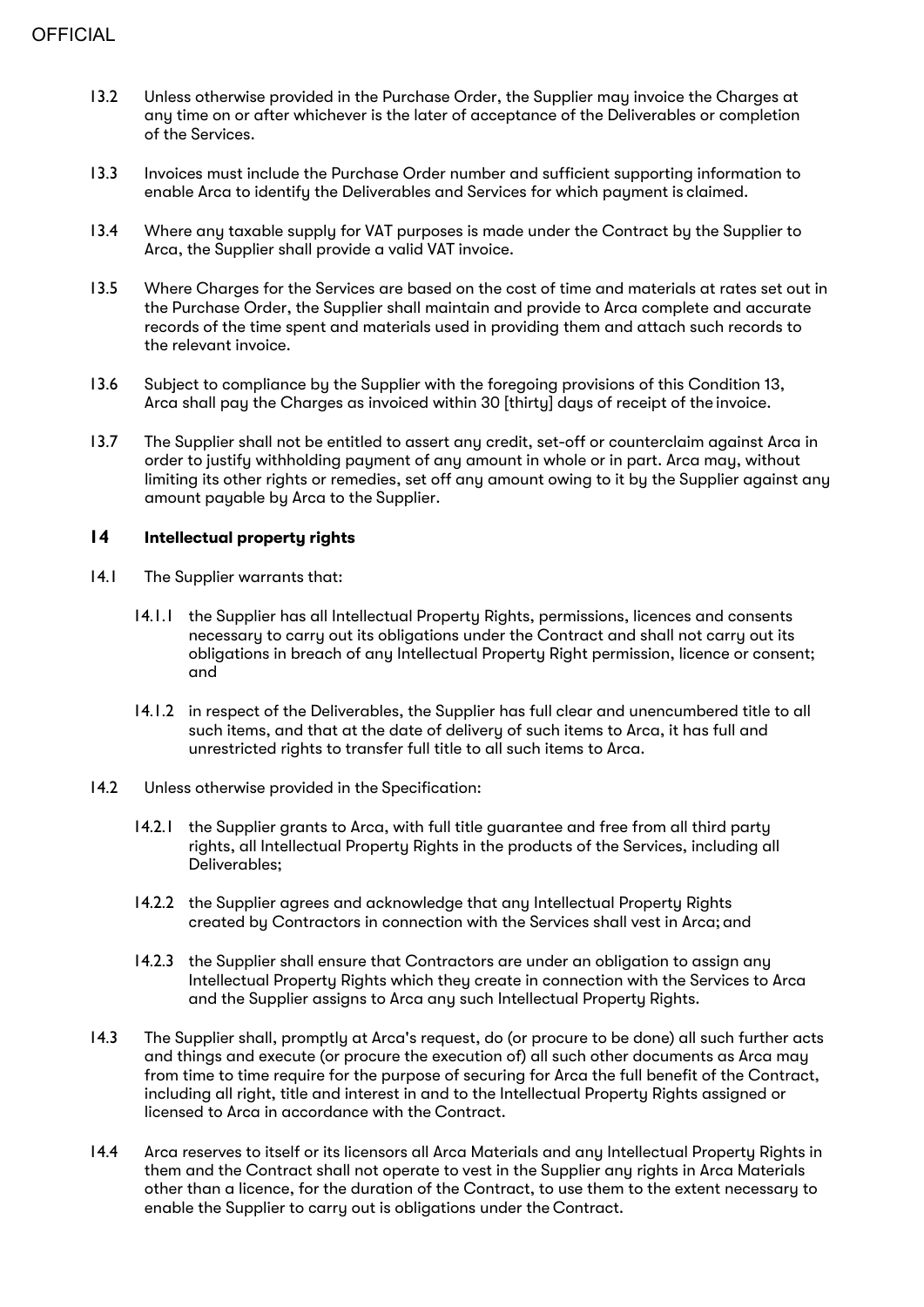# **15 Indemnity**

- 15.1 The Supplier shall indemnify, and shall keep indemnified, Arca in full against all costs, expenses, damages and losses (whether direct or indirect), including any interest, fines, legal and other professional fees and expenses, awarded against or incurred or paid by Arca as a result of or in connection with:
	- 15.1.1 any claim made against Arca for death, personal injury or damage to property arising out of, or in connection with, any non-compliance of the Deliverables or Services with the Contract;
	- 15.1.2 any claim made against Arca arising out of, or in connection with, the supply of the Services, to the extent that such claim arises out of the breach, negligent performance or failure or delay in performance of the Contract by the Supplier or Contractors;
	- 15.1.3 any claim made against Arca arising out of, or in connection with the negligence of the Supplier or its Representatives whilst on, entering, or leaving the Premises;
	- 15.1.4 any claim made against Arca for infringement of a third party's Intellectual Property Rights (including a Contractor's Intellectual Property Rights) arising out of, or in connection with, Arca's use of the Services;
	- 15.1.5 all damage to Arca's property or the Premises caused by the Supplier or its Representatives (including any damage or destruction to, corruption of, or loss of data held by Arca);
	- 15.1.6 a breach of a statutory duty by the Supplier or Contractors;
	- 15.1.7 any breach of Data Protection Law by the Supplier or its Representatives;
	- 15.1.8 any claim made against Arca by a third party resulting from, or arising out of any breach by the Supplier of its obligations under Conditions 14 or 17; and
	- 15.1.9 all damage to Arca's property, the Premises, or breakage or loss of property on the Premises caused by the Supplier or its Representatives (including any damage or destruction to, corruption of, or loss of data held by Arca).
- 15.2 The Supplier shall not be liable to Arca for any losses, damage or injury to the extent that they are caused by or arise directly out of the act or omissions of Arca in breach of its obligations under the Contract.

### **16 Insurance**

- 16.1 For the duration of the Contract, the Supplier shall maintain (or procure the maintenance of) in force, with a reputable insurance company, insurance to provide a level of cover sufficient for all risks which may be incurred by the Supplier or by a Contractor under or in connection with the Contract, including death or personal injury, or loss of or damage to property.
- 16.2 The insurance required under Condition 16 shall include as a minimum:
	- 16.2.1 emplouer's liability insurance with a limit of indemnity of not less than five million pounds (£5,000,000) per claim and unlimited in the aggregate in any one period of insurance;
	- 16.2.2 public liability insurance with a limit of indemnity of not less than five million pounds (£5,000,000) per claim and unlimited in the aggregate in any one period of insurance;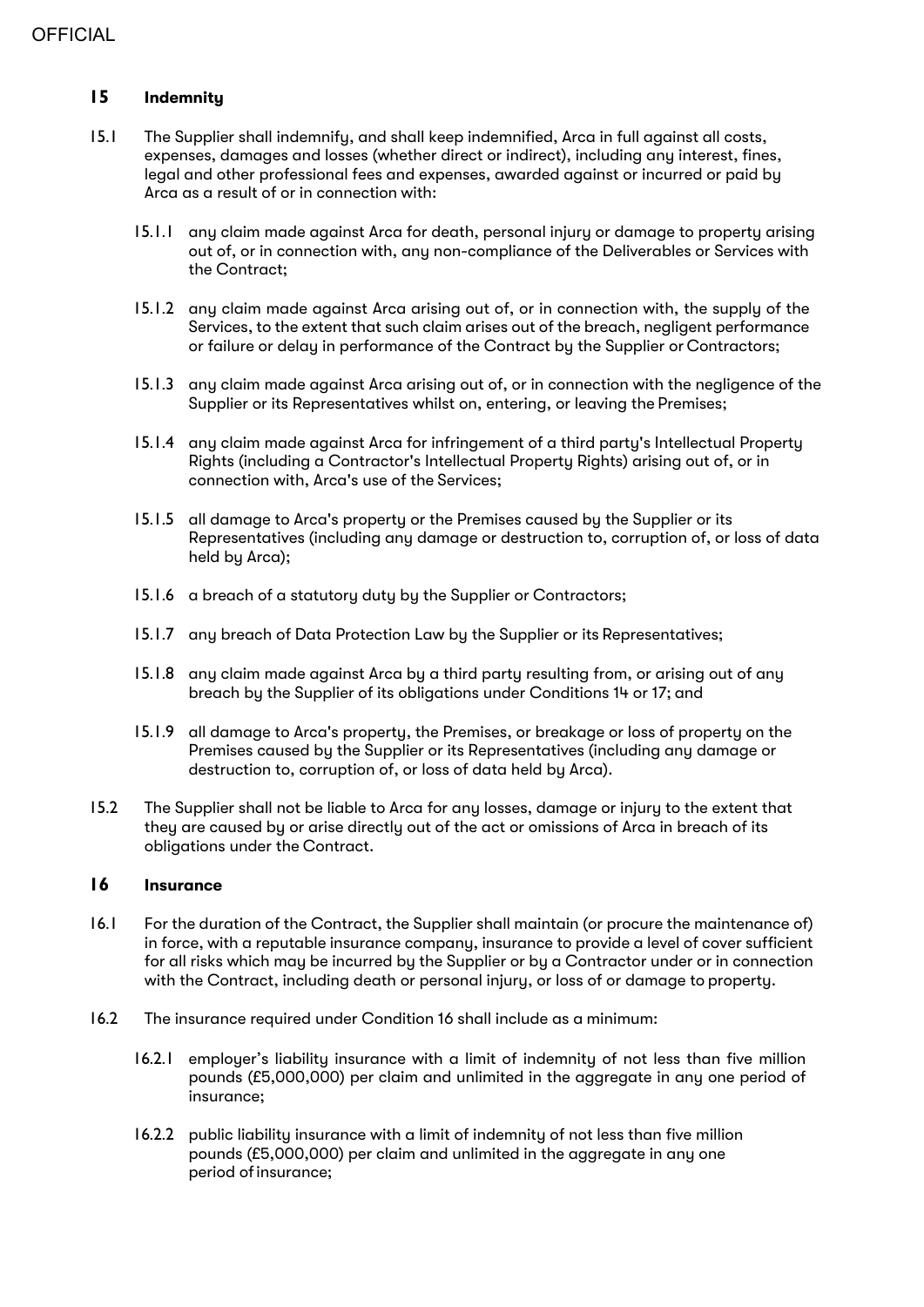- 16.2.3 professional indemnity insurance with a limit of not less than two million pounds (£2,000,000) per claim. Professional indemnity insurance must be maintained for a period of 6 years following the end of the contract or service delivery thereafter; and
- 16.2.4 product liability insurance (where relevant) with a limit of not less than [two] million pounds [(2,000,000)] per claim.
- 16.3 The Supplier shall, at the request of Arca, produce to Arca a valid certificate of insurance and such other written documentation as is necessary to demonstrate that the Supplier has complied with its obligations under this Condition 16.
- 16.4 The Supplier shall not do or permit anything, or make any omission, which might cause any insurance to be voided.
- 16.5 The terms of any insurance or the amount of cover shall not relieve the Supplier of any liabilities incurred in connection with the Contract.
- 16.6 The Supplier shall inform Arca in writing whenever there is any change to the insurance referred to in this Condition 16 (including any change in the scope or level of cover or the identity of the insurer).

#### **17 Confidentiality**

- 17.1 Subject to Condition 17.2, the Supplier shall not acquire any rights of ownership or use in any Confidential Information originating from or provided by Arca.
- 17.2 The Supplier undertakes:
	- 17.2.1 to restrict disclosure of Confidential Information to such of its Representatives as need to know it for the purpose of discharging the Supplier's obligations under the Contract, and shall ensure that all such Representatives are subject to obligations of confidentiality corresponding to those set out in this Condition 17.
	- 17.2.2 that the Supplier and its Representatives shall use Confidential Information only for the purposes of performing their respective obligations under the Contract;
	- 17.2.3 that any person employed or engaged by the Supplier in connection with the Contract (including any Contractor) shall not, in the course of such employment or engagement, disclose any Confidential Information to any third party without the prior written consent of Arca;
	- 17.2.4 to take all necessary precautions to ensure that all Confidential Information is treated as confidential and not disclosed (save as aforesaid) or used other than as permitted by this Condition 17; and
	- 17.2.5 that, without prejudice to the generality of the foregoing, neither the Supplier nor any of its Representatives shall use the Confidential Information for the solicitation of business from the other or from any third party.
- 17.3 The provisions of Condition 17 shall not apply to any information which:
	- 17.3.1 is or becomes public other than by breach of this Condition 17 or
	- 17.3.2 is in the possession of the Supplier without restriction on disclosure before the date of receipt from the disclosing person; or
	- 17.3.3 is independently developed by the Supplier without access to the Confidential Information; or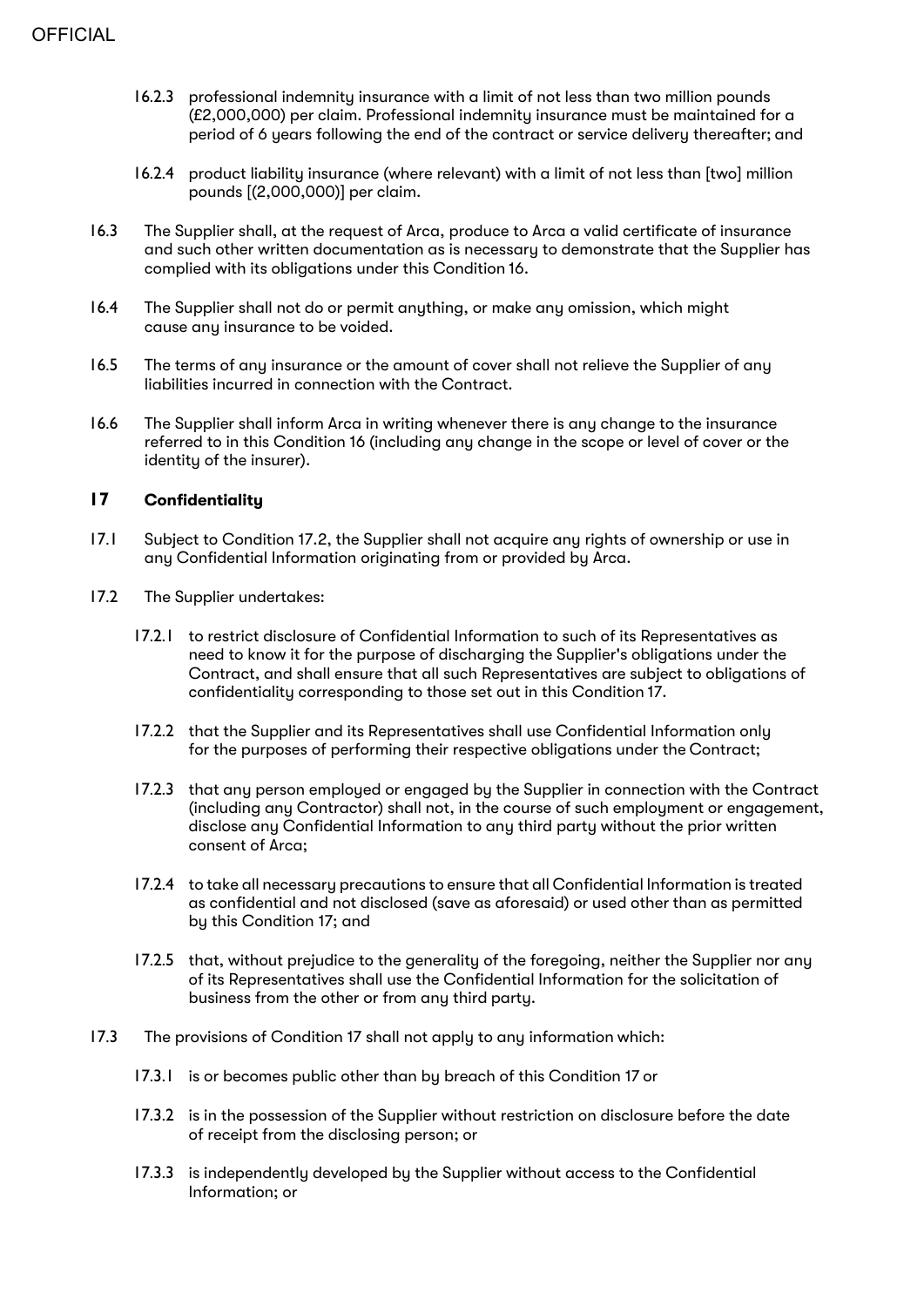17.3.4 must be disclosed pursuant to a statutory, legal or parliamentary obligation placed upon the party making the disclosure, including any requirements for disclosure under the Freedom of Information Act 2000 or the Environmental Information Regulations 2004.

# **18 Termination**

- 18.1 Without limiting its other rights or remedies, Arca may terminate the Contract with immediate effect by giving written notice to the Supplierif:
	- 18.1.1 the circumstances set out in Conditions 10.1 or 23.3 or 32 apply;
	- 18.1.2 the Supplier commits a material or persistent breach of the Contract and (if such a breach is remediable) fails to remedy that breach within 10 Business Days of receipt of written notice of the breach;
	- 18.1.3 the Supplier suspends, or threatens to suspend, payment of its debts or is unable to pay its debts as they fall due or admits inability to pay its debts or (being a company) is deemed unable to pay its debts within the meaning of section 123 of the Insolvency Act 1986 or (being an individual) is deemed either unable to pay its debts or as having no reasonable prospect of so doing, in either case, within the meaning of section 268 of the Insolvency Act 1986 or (being a partnership) has any partner to whom any of the foregoing apply;
	- 18.1.4 the Supplier commences negotiations with all or any class of its creditors with a view to rescheduling any of its debts, or makes a proposal for or enters into any compromise or arrangement with its creditors other than (where a company) for the sole purpose of a scheme for a solvent amalgamation of the Supplier with one or more other companies or the solvent reconstruction of the Supplier;
	- 18.1.5 a petition is filed, a notice is given, a resolution is passed, or an order is made, for or in connection with the winding up of the Supplier (being a company) other than for the sole purpose of a scheme for a solvent amalgamation of the Supplier with one or more other companies or the solvent reconstruction of the Supplier;
	- 18.1.6 the Supplier (being an individual) is the subject of a bankruptcy petition order;
	- 18.1.7 a creditor or encumbrancer of the Supplier attaches or takes possession of, or a distress, execution, sequestration or other such process is levied or enforced on or sued against, the whole or any part of its assets and such attachment or process is not discharged within 14 [fourteen] days;
	- 18.1.8 an application is made to court, or an order is made, for the appointment of an administrator or if a notice of intention to appoint an administrator is given or if an administrator is appointed over the Supplier (being a company);
	- 18.1.9 a floating charge holder over the assets of the Supplier (being a company) has become entitled to appoint or has appointed an administrative receiver;
	- 18.1.10 a person becomes entitled to appoint a receiver over the assets of the Supplier or a receiver is appointed over the assets of the Supplier;
	- 18.1.11 the Supplier becomes the subject of administration or an administration order (in each case whether or not the out of court procedure is used);
	- 18.1.12 any event occurs, or proceeding is taken, with respect to the Supplier in any jurisdiction to which it is subject that has an effect equivalent or similar to any of the events mentioned in Condition 18.1.3 to Condition 18.1.11 (inclusive);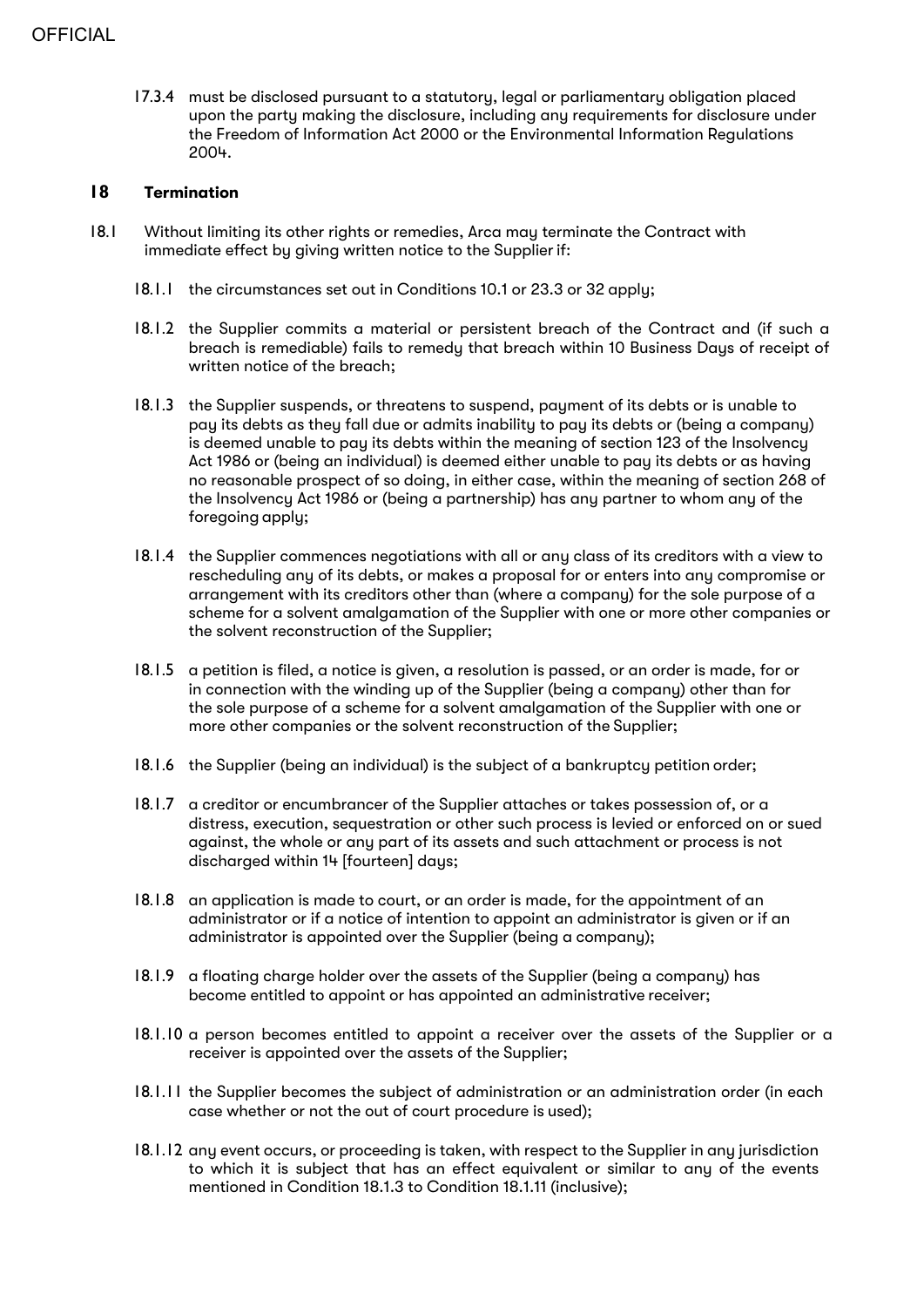- 18.1.13 the Supplier suspends or threatens to suspend, or ceases or threatens to cease to carry on, all or a substantial part of its business; or
- 18.1.14 the Supplier (being an individual) dies or, by reason of illness or incapacity (whether mental or physical), is incapable of managing his own affairs or becomes a patient under any mental health legislation.
- 18.2 Without limiting its other rights or remedies, Arca may at any time terminate the Contract in whole or in part by giving the Supplier at least one month's written notice, in which case Arca shall pay the Supplier for any Services performed up until the date of termination, but shall not be liable for any anticipated profits or any other loss in respect of the termination.

# **19 Consequences of termination**

- 19.1 On expiry or termination of the Contract or any part of it for any reason the following shall apply:
	- 19.1.1 where the Services are terminated, the Supplier shall immediately deliver to Arca all Deliverables, whether or not then complete, and return all Arca Materials to Arca. If the Supplier fails to do so, then Arca may, without limiting its other rights or remedies, enter the Supplier's premises and take possession of the Deliverables and/or Arca Materials. Until they have been delivered or returned, the Supplier shall be solely responsible for their safe-keeping and will not use them for any purpose;
	- 19.1.2 the accrued rights and remedies of the parties as at termination shall not be affected, including the right to claim damages in respect of any breach of the Contract which existed at or before the date of termination; and
- 19.2 The following Conditions shall survive expiry or termination and shall continue in full force and effect: 1, 2.2, 3, 4, 6, 8, 9, 10, 12, 12, 14, 15, 16, 17, 19, 20, 21, 22, 23, 24, 25, 26, 27, 0, 29, 30 , 31, 32, 33, 36, 37, 38, 39 and any other Condition which expressly or by implication has effect after expiry or termination shall continue in full force and effect.

# **20 Publicity**

- 20.1 The Supplier shall not make any press announcements or publicise the existence or terms of the Contract without Arca's prior written consent and shall ensure the observance of the provisions of this Condition 20 by its Representatives.
- 20.2 Arca shall be entitled to publicise the Contract or anu Purchase Order (or anu information concerning either) for any reason without any obligation to give notice to the Supplier.

#### **21 Dispute resolution**

- 21.1 The parties shall attempt, in good faith, to resolve any dispute promptly by negotiation which shall be conducted as follows:
	- 21.1.1 the dispute shall first be referred, on the request of either party, to a senior manager within each of the parties; and
	- 21.1.2 if the dispute cannot be resolved by the parties' senior managers within 10 Business Days after it has been referred to them, either party may give notice to the other party in writing referring the matter to mediation to be conducted in accordance with Condition 21.2.
- 21.2 The following provisions shall apply to any such reference to mediation:
	- 21.2.1 the reference shall be a reference under the Model Mediation Procedure (MMP) of the Centre of Dispute Resolution (CEDR) for the time being in force;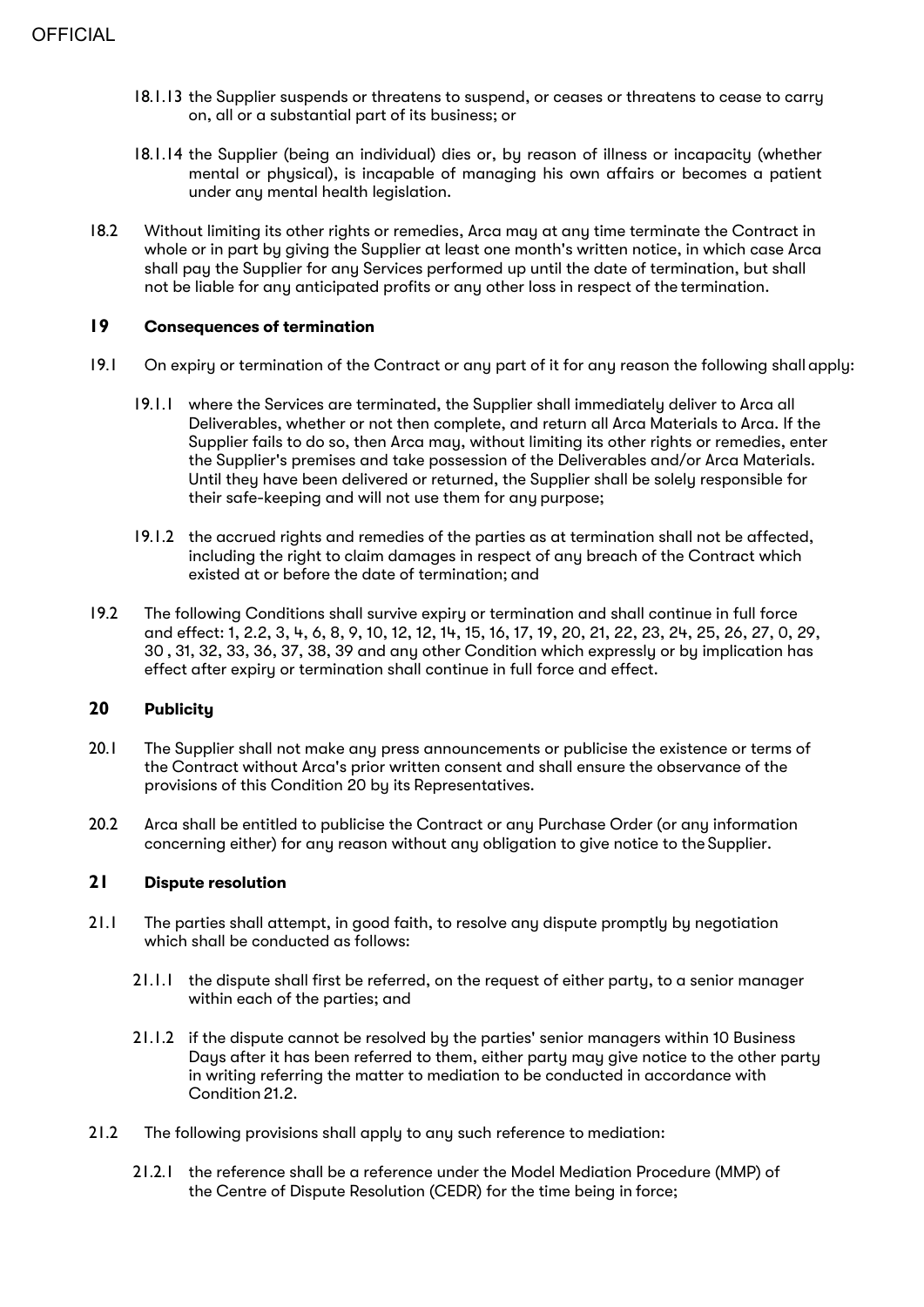- 21.2.2 both parties shall, immediately on such referral, co-operate fully, promptly and in good faith with CEDR and the mediator and shall do all such acts and sign all such documents as CEDR or the mediator may reasonably require to give effect to such mediation, including an agreement in, or substantially in, the form of CEDR's Model Mediation Agreement for the time being in force; and
- 21.2.3 to the extent not provided for by such agreement of the MMP, the mediation shall commence by either party serving on the other written notice setting out, in summary form, the issues in dispute and calling on that other party to agree the appointment of a mediator. The mediation shall be conducted by a sole mediator (which shall not exclude the presence of a pupil mediator) agreed between the parties or, in default of agreement, appointed by CEDR.
- 21.3 If the parties are able to resolve the dispute through mediation under this Condition 21, the parties' authorised Representatives will document the resolution and sign a memorandum evidencing its terms.
- 21.4 The commencement of a mediation will not prevent the parties commencing or continuing court proceedings.
- 21.5 Nothing in this Condition 21 shall prevent either party from instigating legal proceedings where an order for an injunction, disclosure or legal precedent is required.
- 21.6 The Supplier shall continue to provide the Services and to perform its obligations under the Contract notwithstanding any dispute or the implementation of the procedures set out in this Condition 21.

# **22 Conflict of interest**

- 22.1 The Supplier shall take all appropriate steps to ensure that neither it nor any of its Representatives is placed in a position where (in the reasonable opinion of Arca) there is or may be an actual, perceived or potential conflict between, on the one hand, the pecuniary or personal interests of the Supplier or its Representatives and, on the other hand, such persons' duties owed to Arca under the provisions of the Contract.
- 22.2 The Supplier must disclose to Arca full details of any actual or potential conflict of interest in writing and comply with any reasonable instructions of Arca in connection with their resolution.

# **23 Corruption**

- 23.1 The Supplier undertakes to:
	- 23.1.1 comply with all applicable laws and regulations and codes relating to anti bribery and anti corruption including, but not limited to, the Bribery Act 2010;
	- 23.1.2 not engage in any activity, practice or conduct which would constitute an offence under sections 1, 2 or 6 of the Bribery Act 2010 if such activity, practice or conduct had been carried out in the United Kingdom;
	- 23.1.3 comply with Arca's anti corruption policies disclosed to the Supplier from time to time;
	- 23.1.4 ensure that any of its Representatives associated with the supply of the Goods and / or the Services comply with this clause 23; and
	- 23.1.5 immediately notify Arca if a foreign public official becomes an officer or employee of the Supplier or acquires a direct or indirect interest in the Supplier.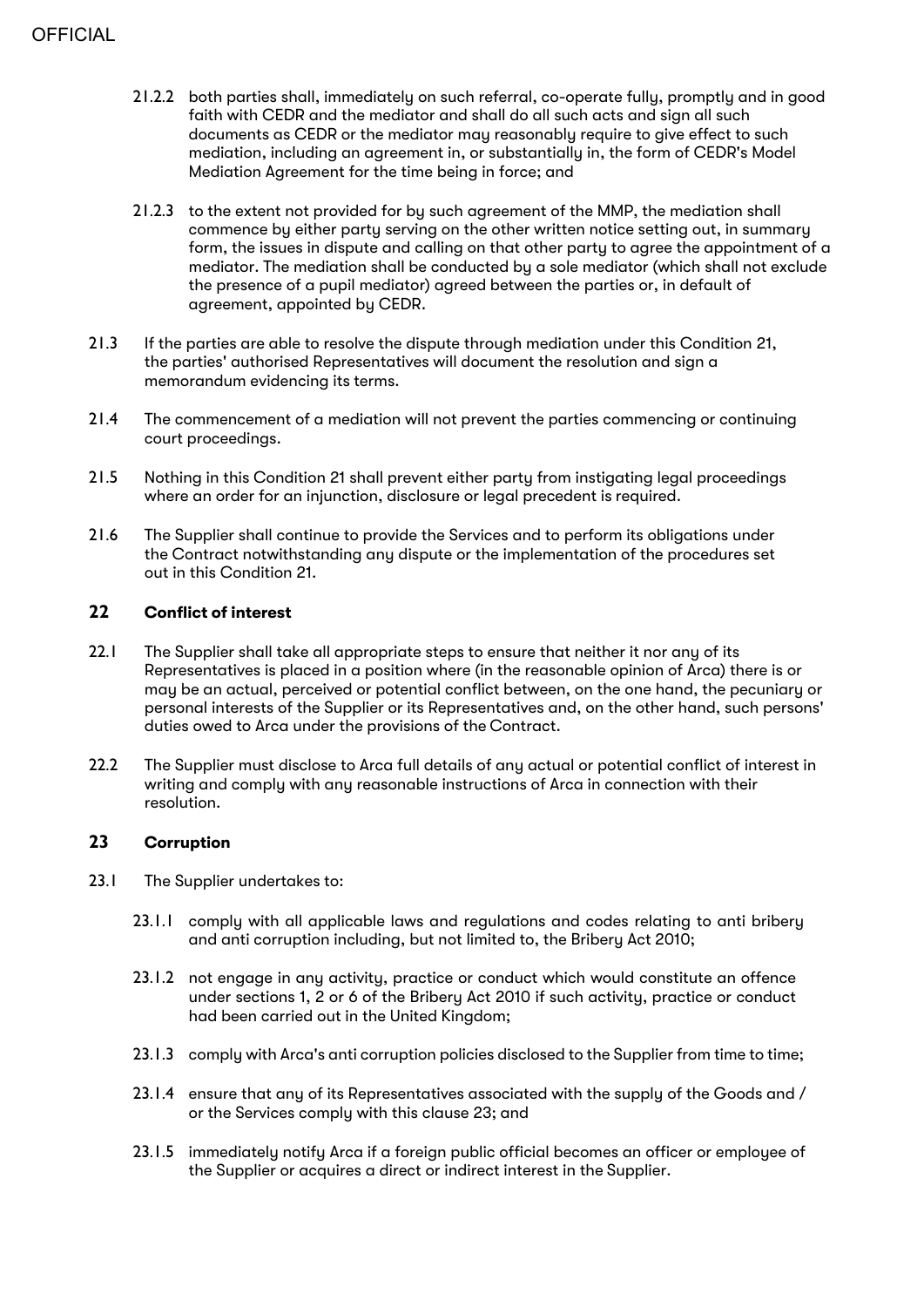- 23.2 For the purposes of clause 23.1, the meaning of "foreign public official" and whether a person is "associated" with another person shall be determined in accordance with sections 6(2), 6(5), 6(6) and 8 of the Bribery Act 2010.
- 23.3 Arca shall be entitled to terminate the Contract forthwith and to recover from the Supplier the amount of any loss resulting from such termination if the Supplier or a Supplier's Representative:
	- 23.3.1 offers or agrees to give any person working for or engaged by Arca or any other Public Body any favour, gift or other consideration, which could act as an inducement or a reward for any act or failure to act connected to the Contract, or any other agreement between the Supplier and Arca or any Public Body, including its award to the Supplier and any of the rights and obligations contained within it;
	- 23.3.2 has entered into the Contract if it has knowledge that, in connection with it, any money has been, or will be, paid to any person working for or engaged by Arca or any other Public Body by or for the Supplier, or that an agreement has been reached to that effect, unless details of any such arrangement have been disclosed in writing to Arca before the Contract is entered into;
	- 23.3.3 breaches the undertaking set out in clause 23.1; or
	- 23.3.4 gives any fee or reward the receipt of which is an offence under Section 117(2) of the Local Government Act 1972.
- 23.4 For the purposes of Condition 23.1, "loss" shall include, but shall not be limited to:
	- 23.4.1 Arca's costs in finding a replacement Supplier.
	- 23.4.2 direct, indirect and consequential losses.
	- 23.4.3 any loss suffered by Arca as a result of a delay in its receipt of the Deliverables and/or Services.

# **24 Audit**

- 24.1 The Supplier shall keep and maintain until six years after the Contract has come to an end, or for such longer period as may be specified by Arca in writing from time totime:
	- 24.1.1 all Information relating to the Contract.
	- 24.1.2 full and accurate records of the following:
		- (a) the Services provided under the Contract;
		- (b) all Charges paid by Arca; and
		- (c) such other information as Arca specifies in writing from time to time.
- 24.2 The Supplier shall on request afford Arca, Arca's Representatives or Arca's auditors such access to such information or records (including the information referred to in Conditions 24.1.1 and 24.1.2) as may (in the reasonable opinion of Arca) be required by Arca in order to comply with its legal obligations (including its obligations under FOIA).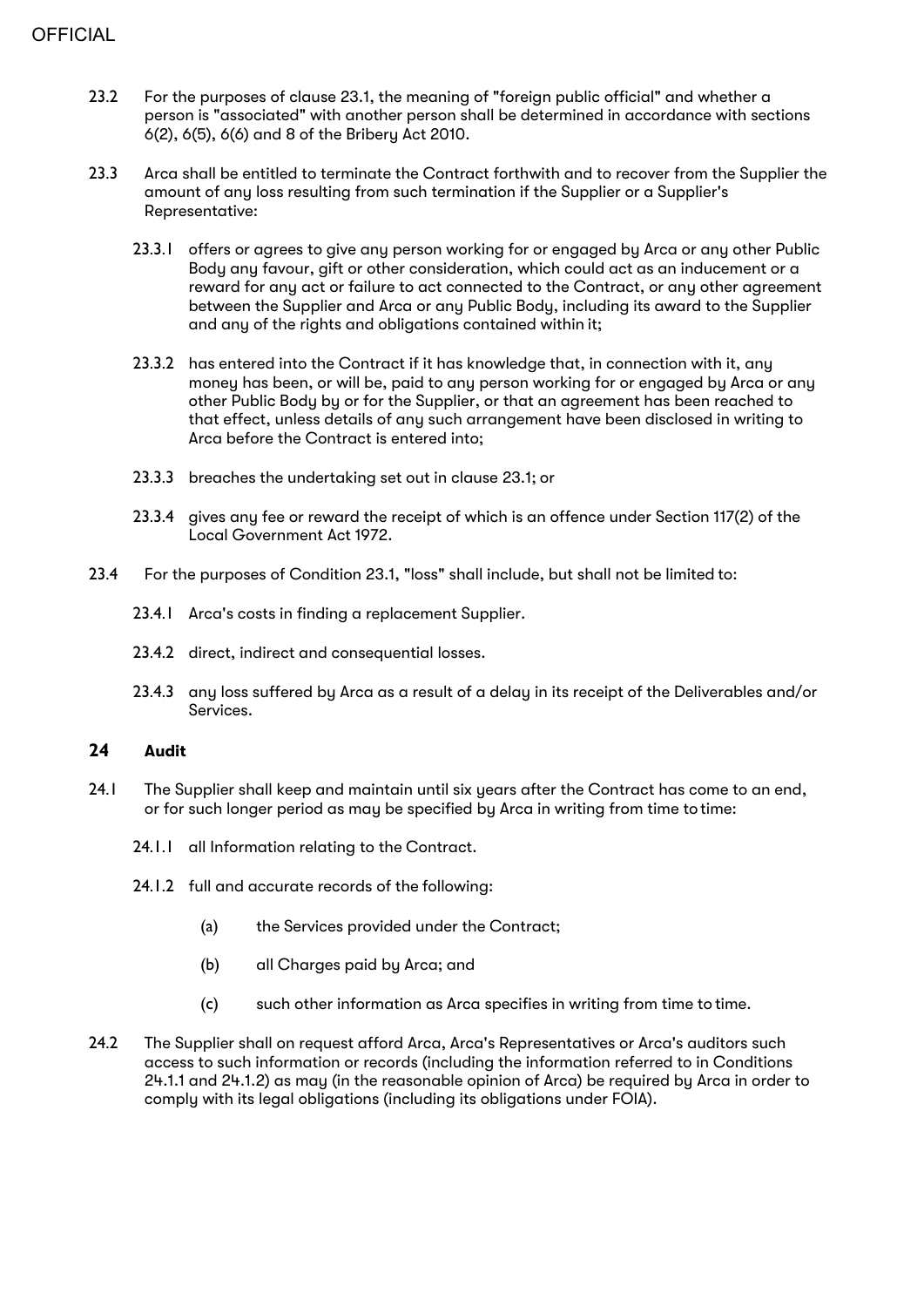# **25 Discrimination**

- 25.1 The Supplier shall not unlawfully discriminate within the meaning and scope of any law, enactment, order, or regulation relating to discrimination (whether in age, race, gender, religion, disability, sexual orientation or otherwise) in the provision of the Services.
- 25.2 The Supplier shall take all reasonable steps to secure the observance of Condition 25.1 by all of its Representatives employed in the performance of the Contract.
- 25.3 The Supplier shall:
	- 25.3.1 have appropriately trained staff available to deal with racial issues or complaints and monitor the same and the manner of dealing therewith. Such information shall be passed to Arca on a regular basis as agreed with Arca; and
	- 25.3.2 actively endeavour to achieve a workforce representative of the ethnic diversity of the area.

### **26 Human rights**

- 26.1 The Supplier shall (and shall use its reasonable endeavours to procure that its Representatives shall) at all times comply with the provisions of the Human Rights Act 1998 in the performance of the Contract.
- 26.2 The Supplier shall undertake, or refrain from undertaking, such acts as Arca requests so as to enable Arca to comply with its obligations under the Human Rights Act1998.

#### **27 Data Protection Law**

- 27.1 The Supplier guarantees that they comply with the requirements set in place by the Data Protection Act 2018, which includes provisions set out in the EU General Data Protection Regulation (GDPR) 2016, and shall not do anything or perform its obligations under or in connection with the Contract in such a way as to cause Arca to breach any of its obligations under Data Protection Law.
- 27.2 During the duration of the Contract, Arca will remain the data controller, with the Supplier being the data processor. All decisions on how the relevant Personal Data is to be processed will be made by Arca in consultation with the Supplier and must be evidenced in writing and signed on behalf of both Parties.
- 27.3 Arca requires that the Supplier will undertake the processing of the supplied data for the period of the Contract, or other timeframe if less that the Contract duration.
- 27.4 Arca are providing data to the Supplier for processing by the Supplier in accordance with the Contract.
- 27.5 Arca will supply a specific set of information which will form part of an information sharing agreement.
	- 27.5.1 Arca requires the Supplier to record this information in an Information Asset Register which clearly states the legal basis for processing, the source of the information , and whether it is shared with anyone.
- 27.6 If the Supplier, pursuant to its obligations under the Contract, processes Personal Data (as defined in the Data Protection Act 2018 and GDPR ) on behalf of Arca, the Supplier shall:
	- 27.6.1 process the Personal Data only in accordance with written instructions from Arca;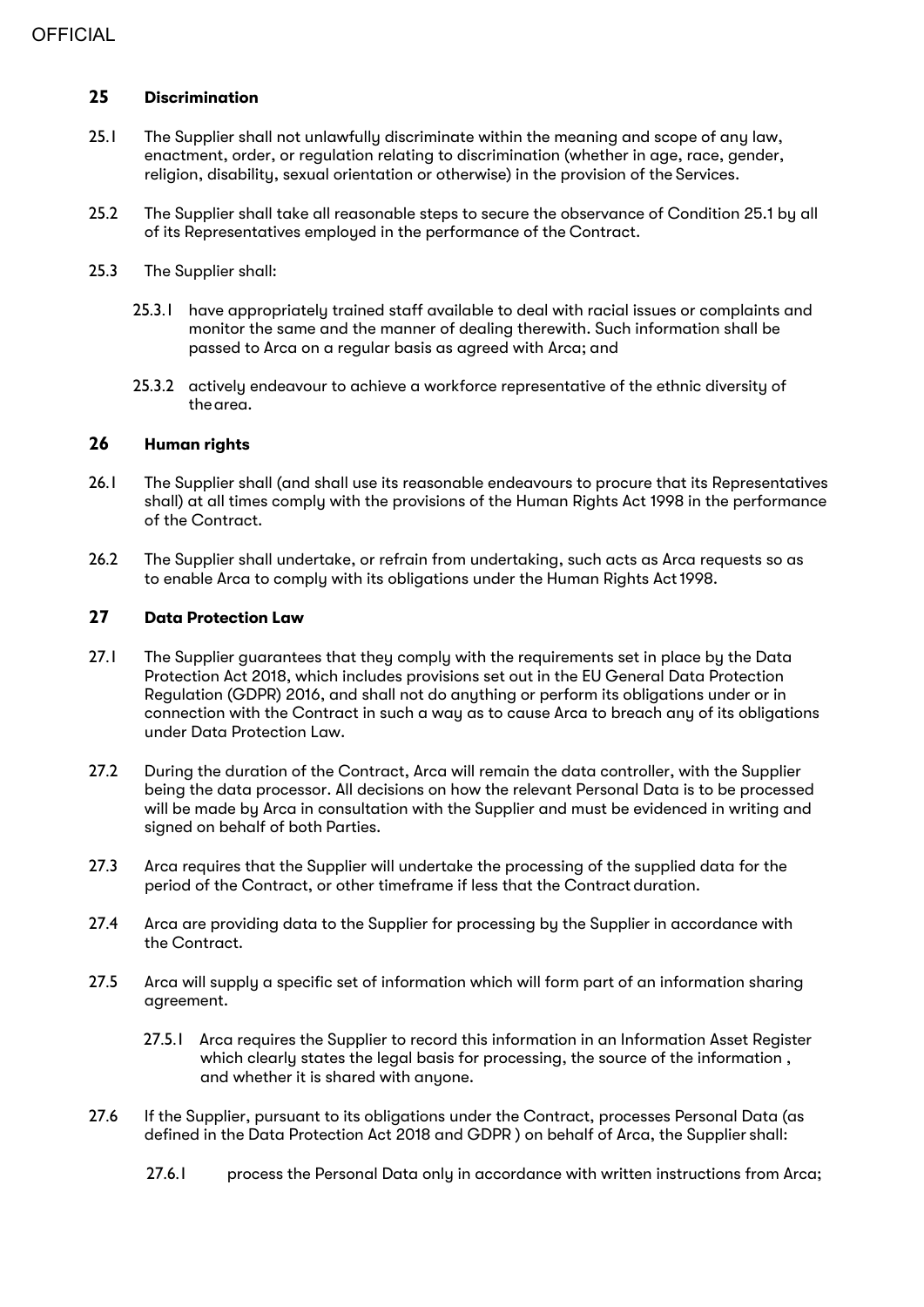- 27.6.2 process the Personal Data only to the extent, and in such manner, as is necessary for the performance of its obligations under the Contract;
- 27.6.3 implement appropriate technical and organisational measures to protect Personal Data against unauthorised or unlawful processing and against accidental loss, destruction, damage, alteration or disclosure, such measures to be appropriate to the harm which might result from any unauthorised or unlawful processing, accidental loss, destruction or damage to the Personal Data and having regard to the nature of the Personal Data which is to be protected;
- 27.6.4 notify Arca promptly if it becomes aware of any breach of any of its measures put in place under this Contract;
- 27.6.5 ensure that people processing the data are subject to a duty of confidence;
- 27.6.6 obtain prior written consent from Arca in order to transfer the Personal Data to any third party for the provision of the Services;
- 27.6.7 only engage sub-processors with the prior consent of Arca and under a written Contract;
- 27.6.8 ensure that any personnel required to access the Personal Data are informed of the confidential nature of the Personal Data and comply with the obligations set out in Condition 27;
- 27.6.9 ensure that none of those personnel publish, disclose or divulge any of the Personal Data to any third party unless directed in writing to do so by the other party;
- 27.6.10 notify Arca immediately if it receives:

27.6.10.1 a request from a Data Subject (as definded in the Data Protection Act 2018) to have access to that Data Subject's Personal Data; or

27.6.10.2 a compliant or request relating to the other party's obligations under Data Protection Law;

- 27.6.11 provide Arca with full co-operation and assistance in relation to any complaint or request made, including by providing the other party with full details of the complaint or request: and
- 27.6.12 assist Arca in providing subject access and allowing data subjects to exercise their rights under the Data Protection Act/GDPR;
- 27.6.13 not transmit or process Personal Data outside the United Kingdom without the prior written consent of the other party and, where the other party so consents to a transfer;
- 27.6.14 delete or return all Personal Data to Arca as requested at the end of the Contract;
- 27.6.15 submit to audits and inspections, provide the controller with whatever information it needs to ensure that both the Supplier and Arca are meeting their Article 28 obligations and notify Arca's controller immediately it is asked to do something infringing the GDPR or other data protection law of the UK.
- 27.6.16 ensure that any systems used to process Personal Data on behalf of Arca are fully tested and accredited by an authorised company on an annual basis.
- 27.6.17 ensure that any systems used have proactive monitoring in place to identify any breach proactively.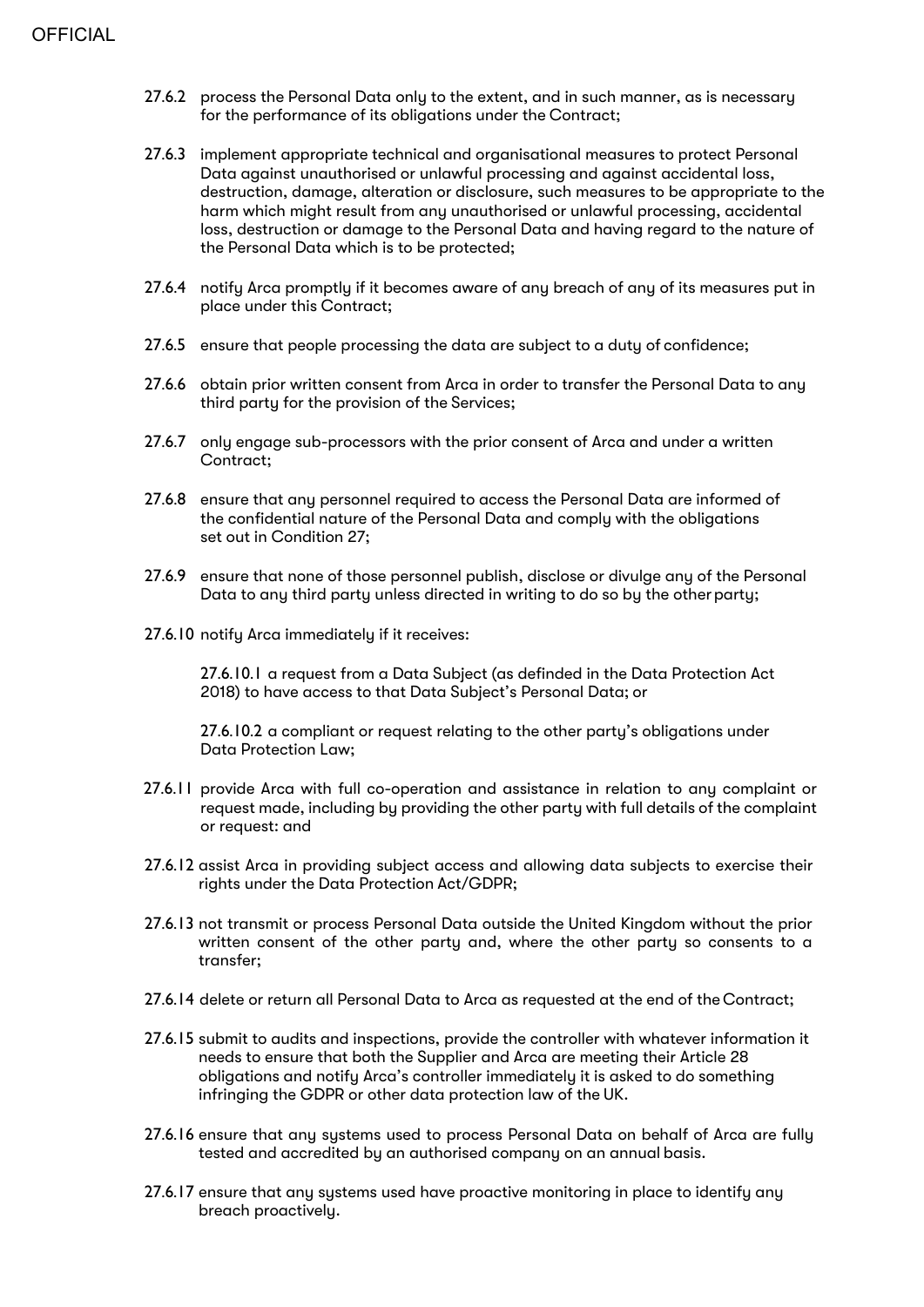- 27.6.18 ensure that there is a procedure in place to secure and supply any audit information or log files associated with any breach.
- 27.7 The Supplier agrees to indemnify, and shall keep indemnified, Arca against any liability, costs, expenses, losses, claims or proceedings whatsoever arising under any statute or at common law or for breach of Contract in respect of:
	- 27.7.1 damage to property, real or personal, including any infringement of third party intellectual property rights; and
	- 27.7.2 injury to persons, including injury resulting in death; and any direct economic or financial loss
	- 27.7.3 any direct ecomonic or financial loss arising out of, or in in connection with any act, omission or default of the Supplier, its staff, agents or sub-contractors in relation to the Data, except in so far as such damages or injury shall be due to any negligence ofArca.

#### **28 Freedom of information**

- 28.1 The Supplier acknowledges that Arca is subject to the requirements of FOIA and EIR and shall assist and co-operate with Arca (at the Supplier's expense) to enable Arca to comply with its obligations under FOIA and EIR. The Supplier shall act in accordance with the FOIA, the Codes of Practice, the EIR and any other similar codes of practice or guidance from time to time.
- 28.2 The Supplier shall and shall procure that its Representatives shall:
	- 28.2.1 transfer any Request for Information to Arca as soon as practicable after receipt and in any event within two Business Days of receiving a Request for Information;
	- 28.2.2 provide Arca with a copy of all Information in its possession or power in the form that Arca requires within five Working Daus (or such other period as Arca may specify) of Arca requesting that Information; and
	- 28.2.3 provide all necessary assistance as reasonably requested by Arca to enable Arca to respond to a Request for Information within the time for compliance set out in section 10 of FOIA or regulation 5 of EIR.
- 28.3 Arca shall be responsible for determining (in its absolute discretion) whether any Information:
	- 28.3.1 is exempt from disclosure in accordance with the provisions of FOIA or EIR;
	- 28.3.2 is to be disclosed in response to a Request for Information, and in no event shall the Supplier respond directly to a Request for Information unless expressly authorised to do so in writing by Arca.
- 28.4 The Supplier acknowledges that Arca may be obliged under the FOIA or EIR to disclose Information:
	- 28.4.1 without consulting with the Supplier, or
	- 28.4.2 following consultation with the Supplier and having taken its views into account.
- 28.5 Where Condition 29.4.2 applies Arca shall, in accordance with any recommendations issued under any code of practice issued under section 45 of FOIA, take reasonable steps, where appropriate, to give the Supplier advanced notice, or failing that, to draw the disclosure to the Supplier's attention as soon as practicable after any such disclosure.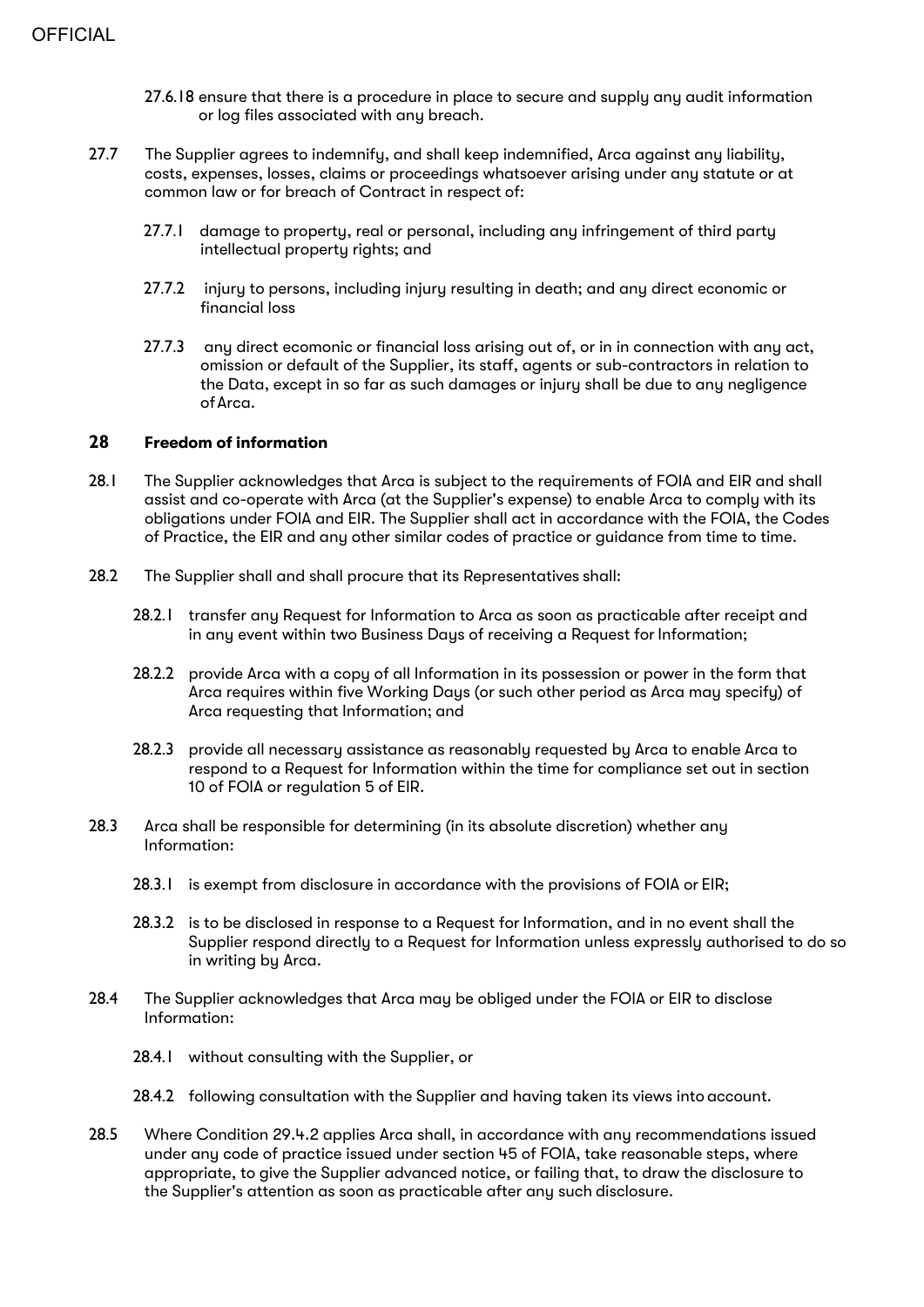# **29 Transfer of services**

- 29.1 Where Arca intends to continue to procure services equivalent to any or all of the Services after termination or expiry of the Contract, either by performing them itself or by the appointment of a replacement supplier, the Supplier shall use all reasonable endeavours to ensure the seamless transition of the Services to Arca or a replacement supplier and to ensure that the transition is effected with the minimum of disruption to Arca.
- 29.2 The Supplier shall (and shall procure that Contractors) co-operate fully during the transition period and provide full access to all data, documents, manuals, working instructions, report and any information, whether held in electronic or written form, which Arca (acting reasonably) considers necessary.

#### **30 Notice**

30.1 Any notice to be served on either of the parties hereto by the other shall be sent by pre-paid recorded delivery or first class post or by e-mail to the address of the relevant party as detailed in the Contract or, such other address as notified by one party to the other in writing from time to time.

#### **31 Severance**

31.1 If any provision of the Contract is declared by any judicial or other competent authority to be void, voidable, illegal or otherwise unenforceable, or indications to that effect are received by either of the parties from any competent authority the parties shall amend that provision in such reasonable manner as achieves the intention of the parties without illegality or at the discretion of Arca it may be severed from the rest of the Contract which shall remain in full force and effect unless Arca in its reasonable discretion decides that the effect of such a declaration is to defeat the original intention of the parties, in which event Arca shall be entitled to terminate the Contract by 10 Business Days' written notice to the Supplier.

#### **32 Waiver and accumulation of remedies**

- 32.1 The rights and remedies provided by the Contract may be waived only in writing by the relevant Representative in a manner that expressly states that such waiver is intended for, and such waiver shall only be operative with regard to, the specific circumstances referred to.
- 32.2 Unless a right or remedy of Arca is expressed to be an exclusive right or remedy, the exercise of it by Arca is without prejudice to Arca's rights and remedies in equity (including, without limitation, specific performance or injunctive relief), law or under or in connection with the Contract. Any failure to exercise, or any delay in exercising, a right or remedy by either party shall not constitute a waiver of that right or remedy, or of any other rights or remedies.
- 32.3 Arca's rights and remedies under the Contract are cumulative and may be exercisable at any time and, unless otherwise specified in these Conditions, are not exclusive of any right or remedies provided at law, in equity or otherwise

# **33 Variations**

33.1 Subject to Condition 5, neither Arca nor the Supplier shall be bound by any variation, waiver of, or addition to the Contract (including the Specification) unless evidenced in writing and signed by an authorised Representative on their behalf.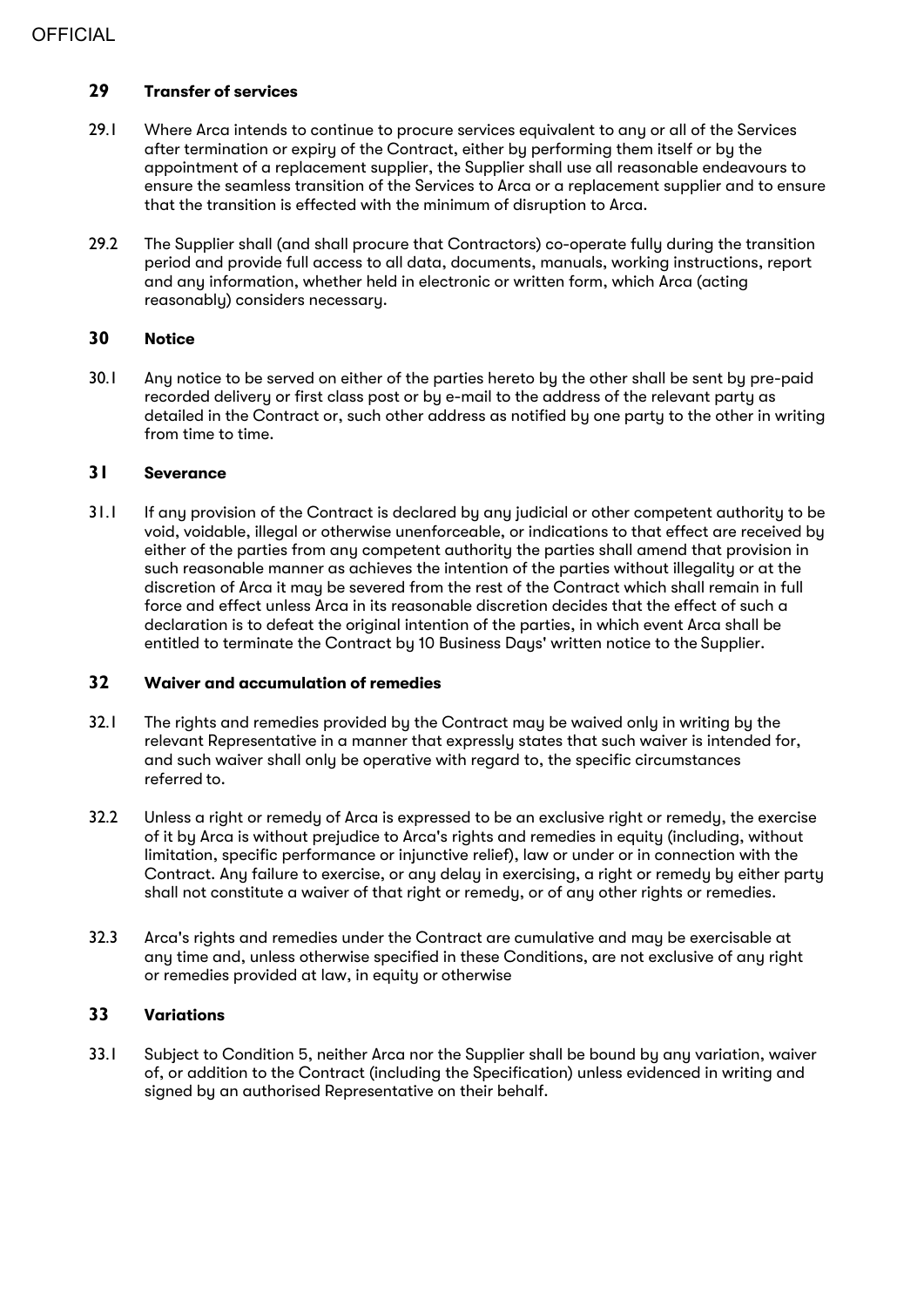# **34 Assignment or sub-contracting**

- 34.1 The Supplier shall not assign or transfer its rights or obligations under the Contract or any part thereof to any third party without Arca's prior written consent.
- 34.2 The Supplier shall not sub-contract the performance of the Services or any part of them without Arca's prior written consent and any such consent shall not relieve the Supplier of any of its obligations under the Contract.
- 34.3 Where the Supplier enters into a sub-contract with a third party in connection with the Contract, it shall cause a term to be included in such sub-contract that requires payment to be made of undisputed sums by the Supplier to the sub-contractor within a specified period not exceeding 30 [thirty] days from the receipt of a valid invoice.
- 34.4 Where the third party enters into a sub-contract with another third party in connection with the Contract, it shall cause a term to be included in such sub-contract that requires payment to be made of undisputed terms by the third party to the sub-contractor within a specified period not exceeding 30 [thirty] days from the receipt of a valid invoice.
- 34.5 Arca may assign, novate, outsource or otherwise dispose of any or all of its rights and obligations under the Contract at any time to any person having the legal capacity, power and authority to become a party to and to perform its obligations, being:
	- 34.5.1 a Minister of the Crown pursuant to any order under the Ministers of the Crown Act1975;
	- 34.5.2 any other local authority which has sufficient financial standing or financial resources to perform the obligations; or
	- 34.5.3 any other public authority, and
- 34.6 Nothing in these Conditions shall restrict the rights of the Secretary of State to effect a statutory transfer.

### **35 Law and jurisdiction**

35.1 The Contract shall be construed and be subject to English law and the exclusive jurisdiction of the English Courts.

#### **36 Rights of third parties**

36.1 No person other than Arca or the Supplier shall have any rights under the Contract and accordingly the Contracts (Rights of Third Parties) Act 1999 shall not apply.

# **37 Whistleblowing policy**

37.1 The Supplier shall comply with Arca's whistleblowing procedure, which ensures that employees of the Supplier are able to bring to the attention of Arca malpractice, fraudand breach of laws on the part of the Supplier without fear of disciplinary and other retribution or discriminatory action. Arca's Whistleblowing Policy can be made available upon request.

#### **38 Business Continuity Plan**

- 38.1 The Supplier must comply with the Civil Contingencies Act 2004 and with any applicable national and local civil contingency plans.
- 38.2 The Supplier must, unless otherwise agreed by the Parties in writing, maintain a Business Continuity Plan and must notify Arca as soon as reasonably practicable of its activation and in any event no later than 5 Business Days from the date of such activation and in no event shall the Supplier respond directly to a Request for Information unless expressly authorised to do so in writing by Arca.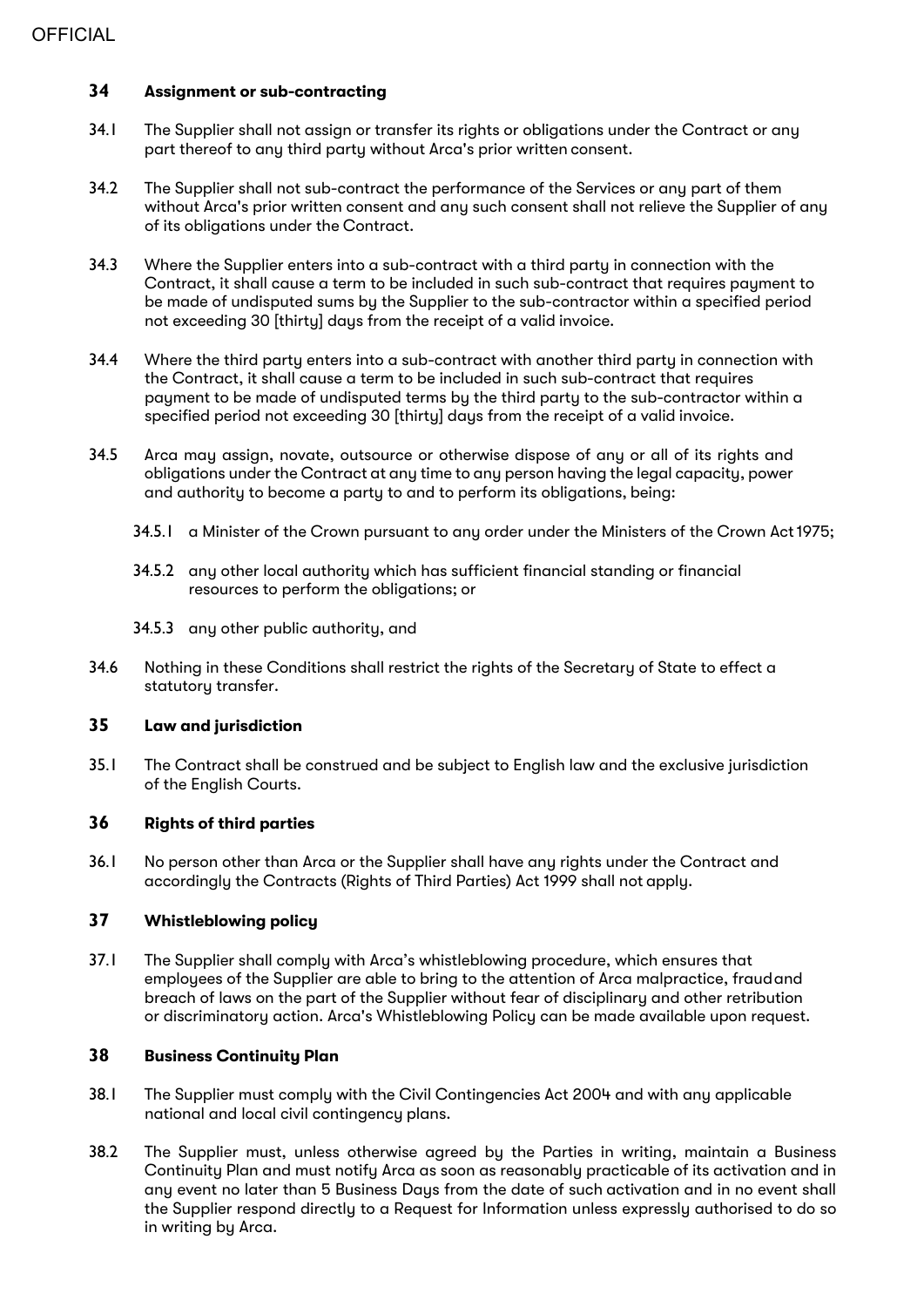- 38.3 The Supplier acknowledges that Arca may be obliged under the FOIA or EIR to disclose Information:
	- 38.3.1 without consulting with the Supplier, or
	- 38.3.2 following consultation with the Supplier and having taken its views into account.
- 38.4 Where Condition 29.4.2 applies Arca shall, in accordance with any recommendations issued under any code of practice issued under section 45 of FOIA, take reasonable steps, where appropriate, to give the Supplier advanced notice, or failing that, to draw the disclosure to the Supplier's attention as soon as practicable after any such disclosure.

#### **39 Transfer of services**

- 39.1 Where Arca intends to continue to procure services equivalent to any or all of the Services after termination or expiry of the Contract, either by performing them itself or by the appointment of a replacement supplier, the Supplier shall use all reasonable endeavours to ensure the seamless transition of the Services to Arca or a replacement supplier and to ensure that the transition is effected with the minimum of disruption to Arca.
- 39.2 The Supplier shall (and shall procure that Contractors) co-operate fully during the transition period and provide full access to all data, documents, manuals, working instructions, report and any information, whether held in electronic or written form, which Arca (acting reasonably) considers necessary.

#### **40 Notice**

40.1 Any notice to be served on either of the parties hereto by the other shall be sent by pre-paid recorded delivery or first class post or by e-mail to the address of the relevant party as detailed in the Contract or, such other address as notified by one party to the other in writing from time to time.

#### **41 Severance**

41.1 If any provision of the Contract is declared by any judicial or other competent authority to be void, voidable, illegal or otherwise unenforceable, or indications to that effect are received by either of the parties from any competent authority the parties shall amend that provision in such reasonable manner as achieves the intention of the parties without illegality or at the discretion of Arca it may be severed from the rest of the Contract which shall remain in full force and effect unless Arca in its reasonable discretion decides that the effect of such a declaration is to defeat the original intention of the parties, in which event Arca shall be entitled to terminate the Contract by 10 Business Days' written notice to the Supplier.

#### **42 Waiver and accumulation of remedies**

- 42.1 The rights and remedies provided by the Contract may be waived only in writing by the relevant Representative in a manner that expressly states that such waiver is intended for, and such waiver shall only be operative with regard to, the specific circumstances referred to.
- 42.2 Unless a right or remedy of Arca is expressed to be an exclusive right or remedy, the exercise of it by Arca is without prejudice to Arca's rights and remedies in equity (including, without limitation, specific performance or injunctive relief), law or under or in connection with the Contract. Any failure to exercise, or any delay in exercising, a right or remedy by either party shall not constitute a waiver of that right or remedy, or of any other rights or remedies.
- 42.3 Arca's rights and remedies under the Contract are cumulative and may be exercisable at any time and, unless otherwise specified in these Conditions, are not exclusive of any right or remedies provided at law, in equity or otherwise.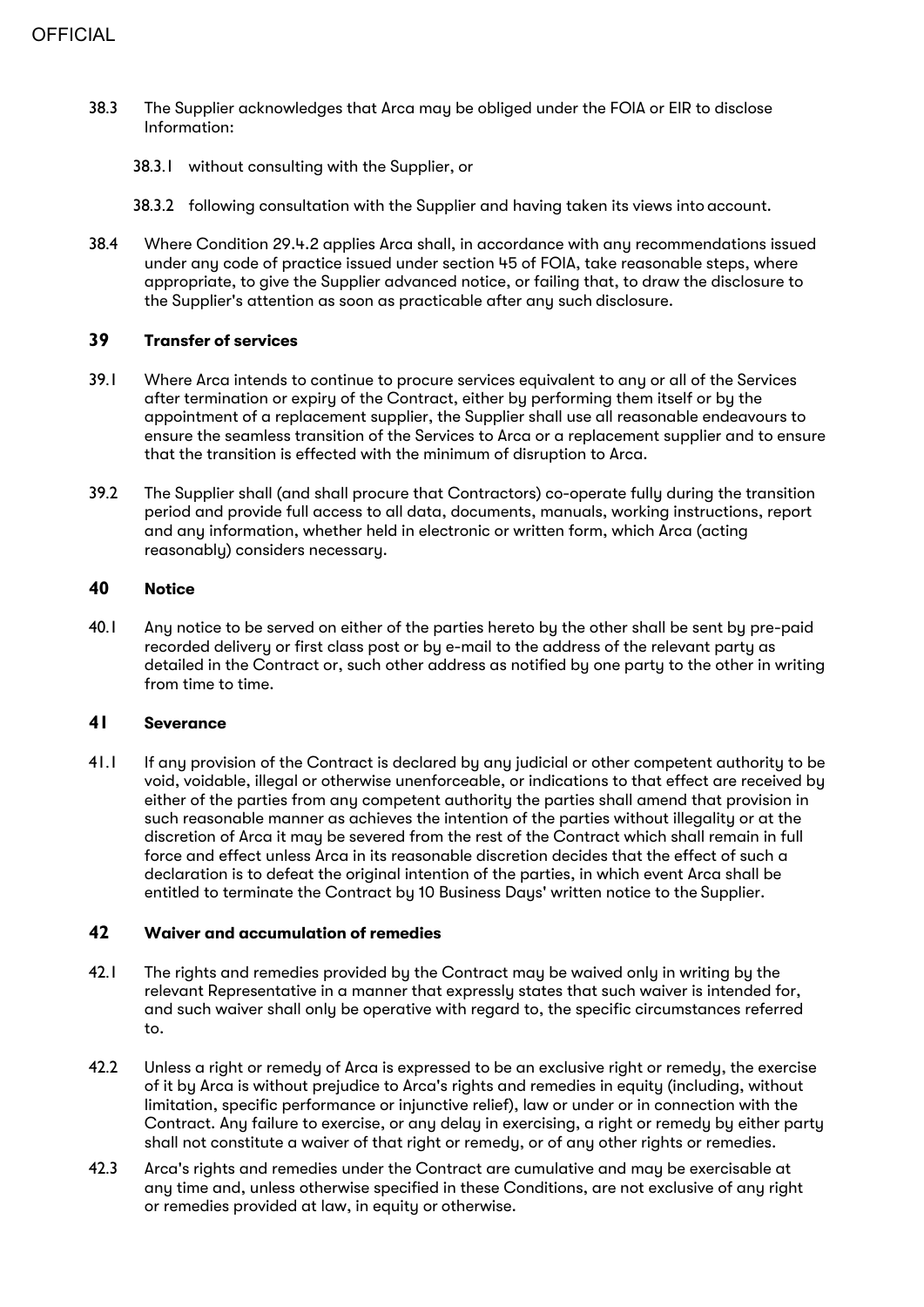# **43 Variations**

43.1 Subject to Condition 5, neither Arca nor the Supplier shall be bound by any variation, waiver of, or addition to the Contract (including the Specification) unless evidenced in writing and signed by an authorised Representative on their behalf.

#### **44 Assignment or sub-contracting**

- 44.1 The Supplier shall not assign or transfer its rights or obligations under the Contract or any part thereof to any third party without Arca's prior written consent.
- 44.2 The Supplier shall not sub-contract the performance of the Services or any part of them without Arca's prior written consent and any such consent shall not relieve the Supplier of any of its obligations under the Contract.
- 44.3 Where the Supplier enters into a sub-contract with a third party in connection with the Contract, it shall cause a term to be included in such sub-contract that requires payment to be made of undisputed sums by the Supplier to the sub-contractor within a specified period not exceeding 30 [thirtu] days from the receipt of a valid invoice.
- 44.4 Where the third party enters into a sub-contract with another third party in connection with the Contract, it shall cause a term to be included in such sub-contract that requires payment to be made of undisputed terms by the third party to the sub-contractor within a specified period not exceeding 30 [thirty] days from the receipt of a valid invoice.
- 44.5 Arca may assign, novate, outsource or otherwise dispose of any or all of its rights and obligations under the Contract at any time to any person having the legal capacity, power and authority to become a party to and to perform its obligations, being:
	- 44.5.1 a Minister of the Crown pursuant to any order under the Ministers of the Crown Act1975;
	- 44.5.2 any other local authority which has sufficient financial standing or financial resources to perform the obligations; or
	- 44.5.3 any other public authority, and
- 44.6 Nothing in these Conditions shall restrict the rights of the Secretary of State to effect a statutory transfer.

# **45 Law and jurisdiction**

45.1 The Contract shall be construed and be subject to English law and the exclusive jurisdiction of the English Courts.

# **46 Rights of third parties**

46.1 No person other than Arca or the Supplier shall have any rights under the Contract and accordingly the Contracts (Rights of Third Parties) Act 1999 shall not apply.

# **47 Whistleblowing policy**

47.1 The Supplier shall comply with Arca's whistleblowing procedure, which ensures that employees of the Supplier are able to bring to the attention of Arca malpractice, fraudand breach of laws on the part of the Supplier without fear of disciplinary and other retribution or discriminatory action. Arca's Whistleblowing Policy can be made available upon request.

# **48 Business Continuity Plan**

48.1 The Supplier must comply with the Civil Contingencies Act 2004 and with any applicable national and local civil contingency plans.